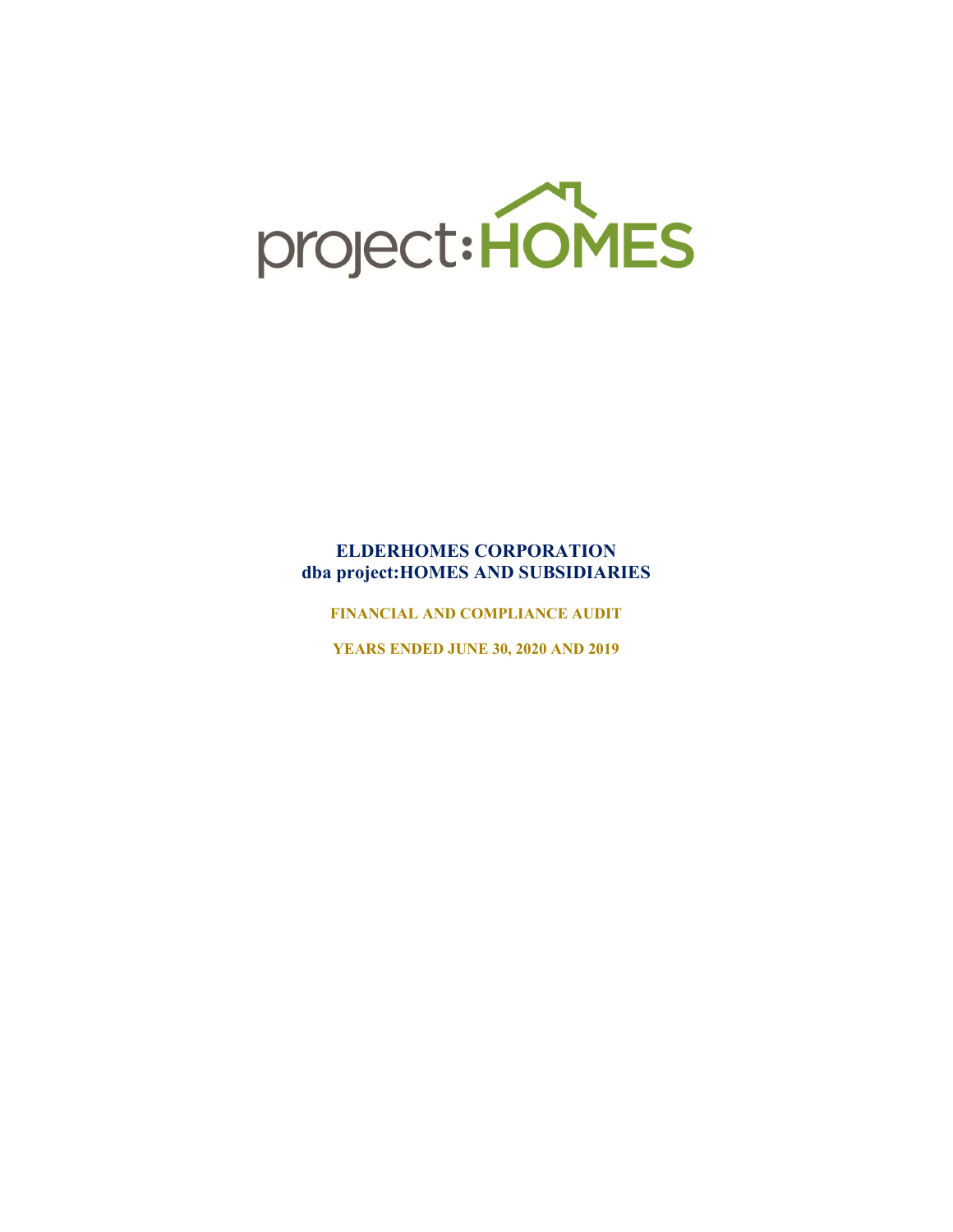# **CONTENTS**

|                                                                                                                                                                                                                   | $1 - 2$        |
|-------------------------------------------------------------------------------------------------------------------------------------------------------------------------------------------------------------------|----------------|
| CONSOLIDATED FINANCIAL STATEMENTS                                                                                                                                                                                 |                |
|                                                                                                                                                                                                                   | $\overline{3}$ |
| CONSOLIDATED STATEMENT OF ACTIVITIES - YEAR ENDED JUNE 30, 2020                                                                                                                                                   | $\overline{4}$ |
| CONSOLIDATED STATEMENT OF ACTIVITIES - YEAR ENDED JUNE 30, 2019                                                                                                                                                   | 5              |
| CONSOLIDATED STATEMENT OF FUNCTIONAL EXPENSES - YEAR ENDED                                                                                                                                                        | 6              |
| CONSOLIDATED STATEMENT OF FUNCTIONAL EXPENSES - YEAR ENDED                                                                                                                                                        | 7              |
|                                                                                                                                                                                                                   | $8 - 9$        |
|                                                                                                                                                                                                                   | $10 - 22$      |
| INDEPENDENT AUDITOR'S REPORT ON INTERNAL CONTROL OVER<br>FINANCIAL REPORTING AND ON COMPLIANCE AND OTHER<br>MATTERS BASED ON AN AUDIT OF FINANCIAL STATEMENTS<br>PERFORMED IN ACCORDANCE WITH GOVERNMENT AUDITING | $23 - 24$      |
| INDEPENDENT AUDITOR'S REPORT ON COMPLIANCE FOR EACH<br>MAJOR PROGRAM AND ON INTERNAL CONTROL OVER                                                                                                                 | $25 - 26$      |
| SUPPLEMENTAL CONSOLIDATED SCHEDULE OF EXPENDITURES                                                                                                                                                                | $27 - 28$      |
|                                                                                                                                                                                                                   | 29             |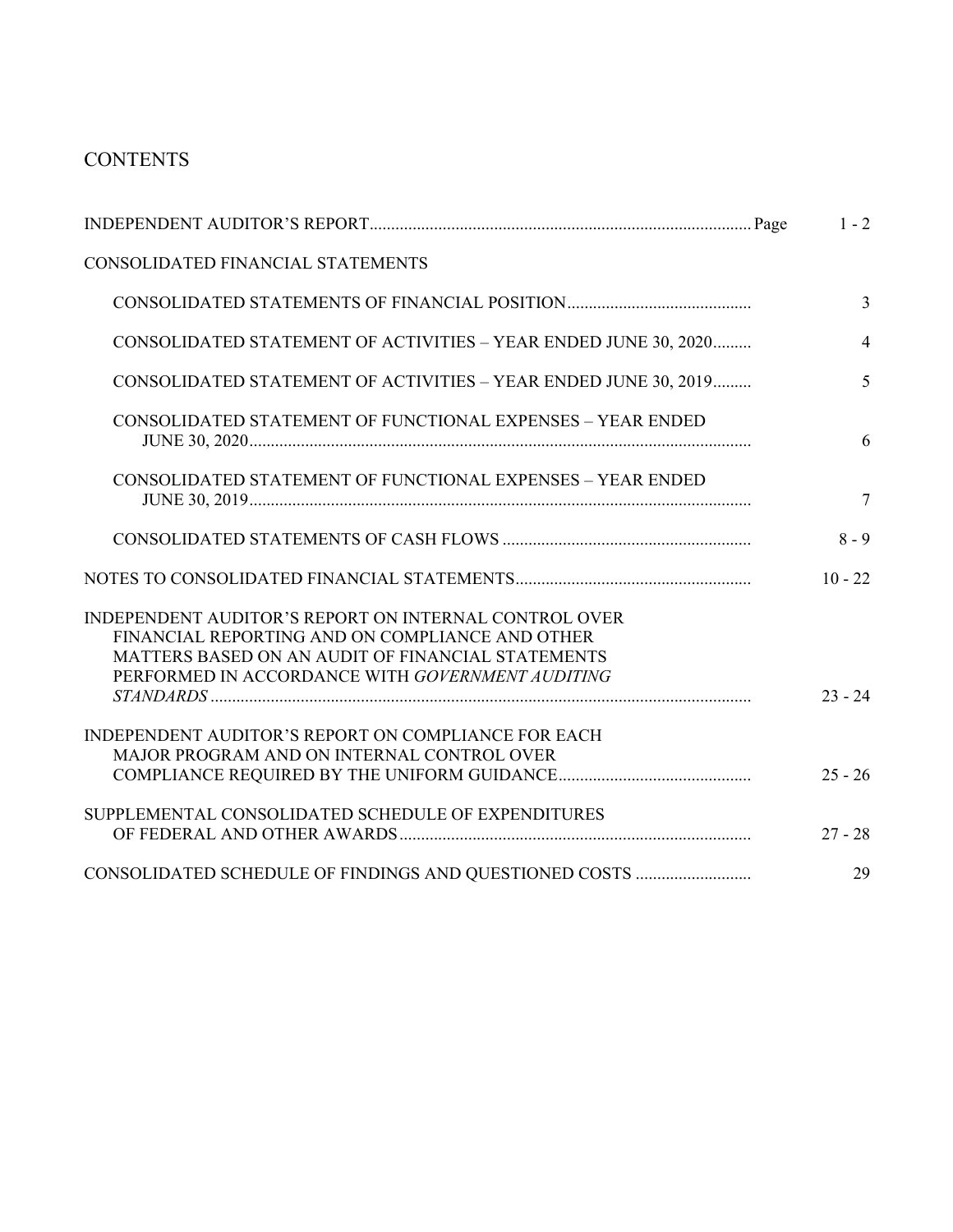

### INDEPENDENT AUDITOR'S REPORT

Board of Directors ElderHomes Corporation dba project:HOMES and Subsidiaries Richmond, Virginia

### **Report on the Financial Statements**

We have audited the accompanying consolidated financial statements of ElderHomes Corporation dba project:HOMES (a nonprofit organization) and Subsidiaries (the "Corporation"), which comprise the consolidated statements of financial position as of June 30, 2020 and 2019 and the related consolidated statements of activities, functional expenses, and cash flows for the years then ended, and the related notes to the consolidated financial statements.

### *Management's Responsibility for the Consolidated Financial Statements*

Management is responsible for the preparation and fair presentation of these consolidated financial statements in accordance with accounting principles generally accepted in the United States of America; this includes the design, implementation, and maintenance of internal control relevant to the preparation and fair presentation of consolidated financial statements that are free from material misstatement, whether due to fraud or error.

### *Auditor's Responsibility*

Our responsibility is to express an opinion on these consolidated financial statements based on our audit. We conducted our audit in accordance with auditing standards generally accepted in the United States of America and the standards applicable to financial audits contained in *Government Auditing Standards*, issued by the Comptroller General of the United States. Those standards require that we plan and perform the audit to obtain reasonable assurance about whether the consolidated financial statements are free from material misstatement.

An audit involves performing procedures to obtain audit evidence about the amounts and disclosures in the consolidated financial statements. The procedures selected depend on the auditor's judgment, including the assessment of the risks of material misstatement of the consolidated financial statements, whether due to fraud or error. In making those risk assessments, the auditor considers internal control relevant to the entity's preparation and fair presentation of the consolidated financial statements in order to design audit procedures that are appropriate in the circumstances, but not for the purpose of expressing an opinion on the effectiveness of the entity's internal control. Accordingly, we express no such opinion. An audit also includes evaluating the appropriateness of accounting policies used and the reasonableness of significant accounting estimates made by management, as well as evaluating the overall presentation of the consolidated financial statements.

We believe that the audit evidence we have obtained is sufficient and appropriate to provide a basis for our audit opinion.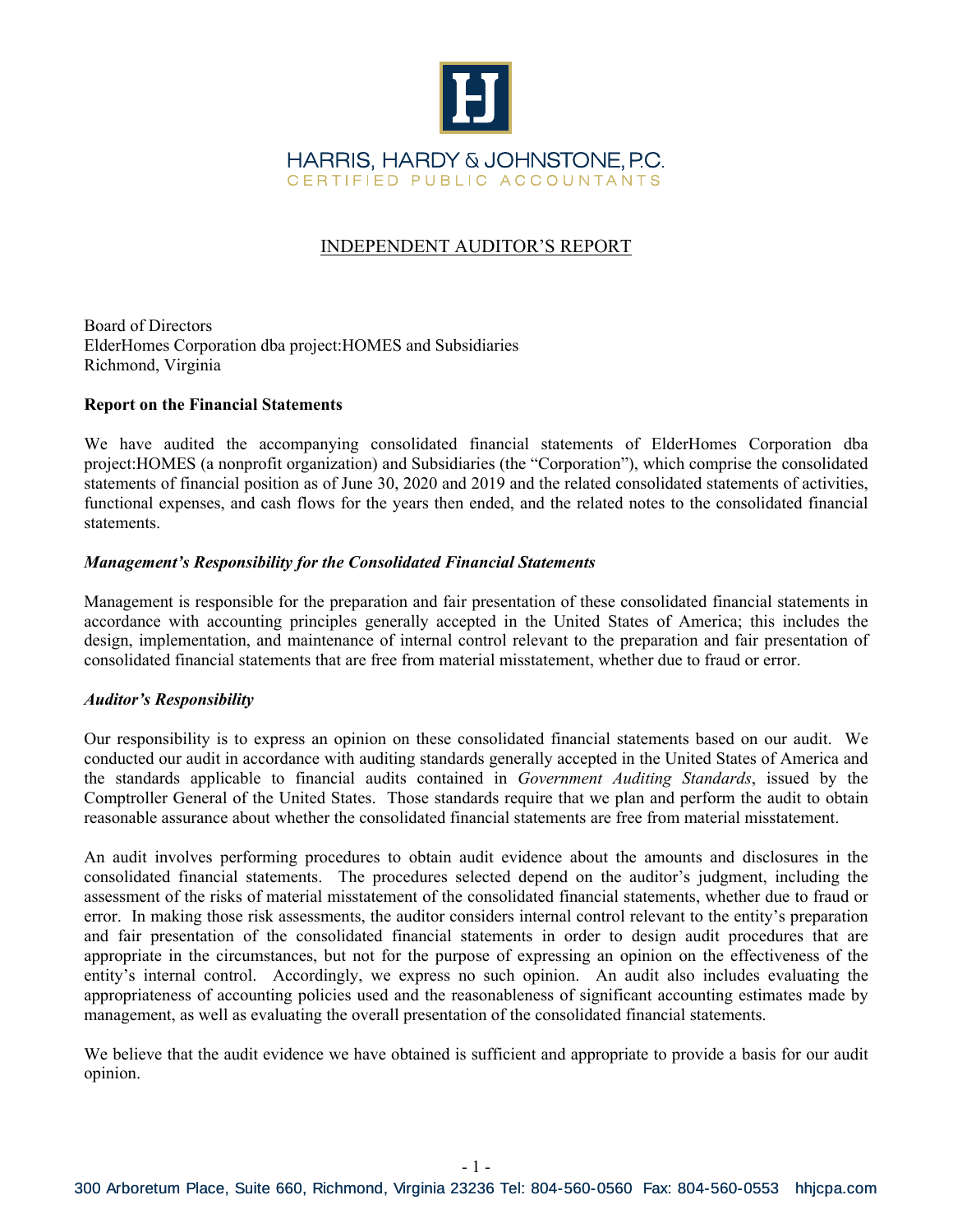### *Opinion*

In our opinion, the consolidated financial statements referred to above present fairly, in all material respects, the financial position of the Corporation as of June 30, 2020 and 2019, and the changes in its net assets and its cash flows for the years then ended in accordance with accounting principles generally accepted in the United States of America.

### *Other Matters*

### *Other Information*

Our audit was conducted for the purpose of forming an opinion on the consolidated financial statements as a whole. The accompanying consolidated schedule of expenditures of federal awards, as required by Title 2 U.S. *Code of Federal Regulations* (CFR) Part 200, *Uniform Administrative Requirements, Cost Principles, and Audit Requirements for Federal Awards*, is presented for purposes of additional analysis and is not a required part of the consolidated financial statements. Such information is the responsibility of management and was derived from and relates directly to the underlying accounting and other records used to prepare the consolidated financial statements. The information has been subjected to the auditing procedures applied in the audit of the consolidated financial statements and certain additional procedures, including comparing and reconciling such information directly to the underlying accounting and other records used to prepare the consolidated financial statements or to the consolidated financial statements themselves, and other additional procedures in accordance with auditing standards generally accepted in the United States of America. In our opinion, the information is fairly stated, in all material respects, in relation to the consolidated financial statements as a whole.

### **Other Reporting Required by** *Government Auditing Standards*

In accordance with *Government Auditing Standards*, we have also issued our report dated September 29, 2020, on our consideration of the Corporation's internal control over financial reporting and on our tests of its compliance with certain provisions of laws, regulations, contracts, and grant agreements and other matters. The purpose of that report is to describe the scope of our testing of internal control over financial reporting and compliance and the results of that testing, and not to provide an opinion on internal control over financial reporting or on compliance. That report is an integral part of an audit performed in accordance with *Government Auditing Standards* in considering the Corporation's internal control over financial reporting and compliance.

Harris, Hardy : Johnstone, P.C.

Richmond, Virginia September 29, 2020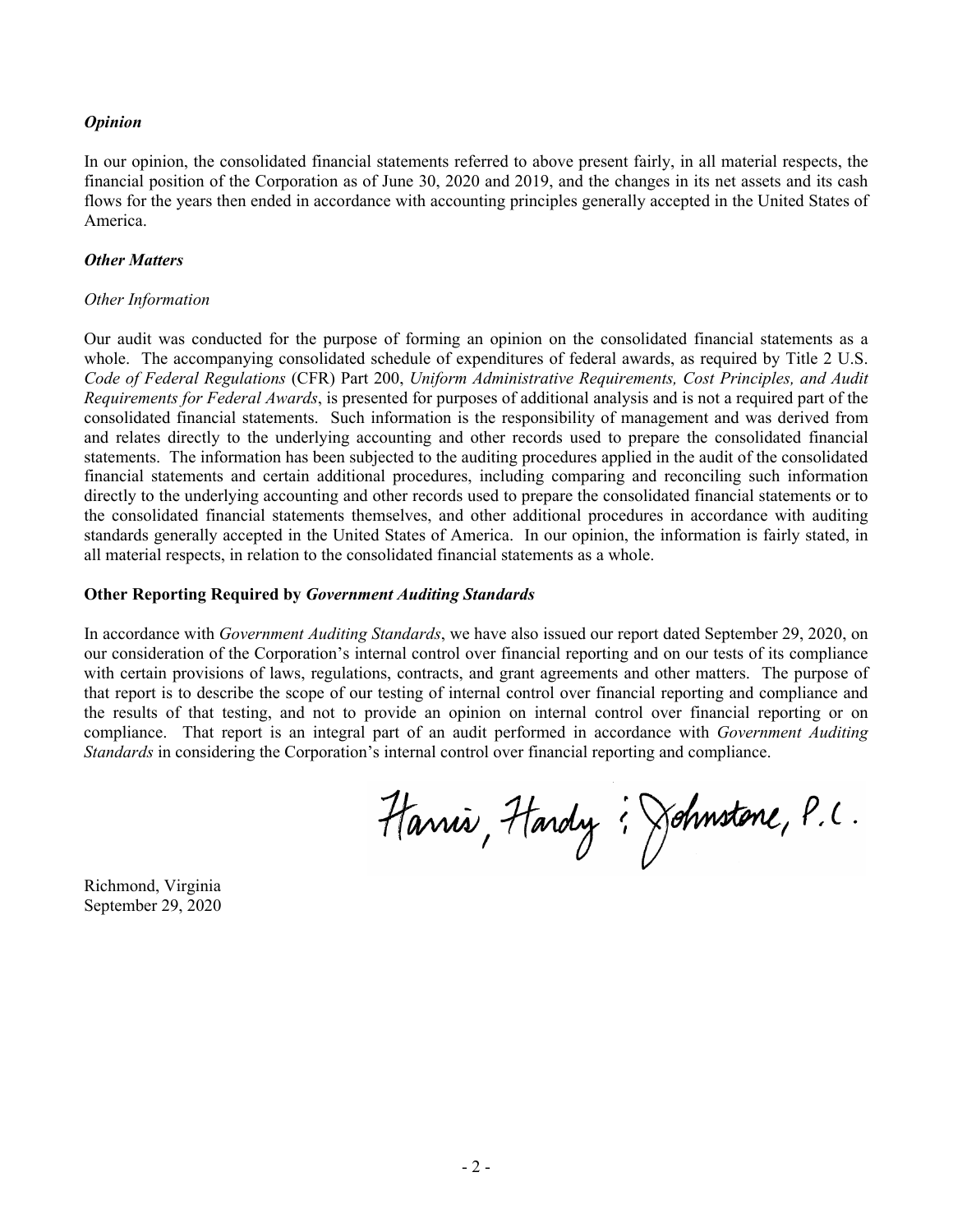# CONSOLIDATED STATEMENTS OF FINANCIAL POSITION

# JUNE 30, 2020 AND 2019

|                                                         |                          | 2020                    | 2019          |
|---------------------------------------------------------|--------------------------|-------------------------|---------------|
| <b>ASSETS</b>                                           |                          |                         |               |
| Cash and cash equivalents                               |                          | \$4,059,825             | \$2,503,922   |
| Accounts receivable                                     |                          | 25,378                  | 63,542        |
| Grants receivable                                       |                          | 1,274,148               | 2,002,634     |
| Work in progress                                        |                          | 447,644                 | 222,665       |
| Inventory                                               |                          | 35,663                  | 58,153        |
| Inventory of real estate                                |                          | 2,095,467               | 1,473,211     |
| Land, building, and equipment, net                      |                          | 1,164,622               | 1,195,064     |
| Investments - partnerships                              |                          | 801,524                 | 750,632       |
| Land held for investment                                |                          | 476,105                 | 468,383       |
| Loan costs                                              |                          | 1,420                   | 1,552         |
| Accounts receivable - affiliates                        |                          | 653,640                 | 432,039       |
|                                                         |                          | \$11,035,436            | \$9,171,797   |
| <b>LIABILITIES AND NET ASSETS</b><br><b>LIABILITIES</b> |                          |                         |               |
| Accounts payable                                        |                          | $\mathbb{S}$<br>312,174 | 458,501<br>\$ |
| Advanced grants                                         |                          | 1,429,377               | 789,206       |
| Accumulated vacation                                    |                          | 126,289                 | 136,147       |
| Deferred revenue                                        |                          | 19,864                  | 36,000        |
| Paycheck Protection Program (PPP) Loan                  |                          | 525,418                 |               |
| Long-term debt                                          |                          | 1,274,771               | 1,280,753     |
|                                                         | <b>TOTAL LIABILITIES</b> | 3,687,893               | 2,700,607     |
|                                                         |                          |                         |               |
| <b>NET ASSETS</b>                                       |                          |                         |               |
| Without donor restrictions                              |                          | 6,996,965               | 6,124,491     |
| With donor restrictions                                 |                          | 350,578                 | 346,699       |
|                                                         | <b>TOTAL NET ASSETS</b>  | 7,347,543               | 6,471,190     |
|                                                         |                          | \$11,035,436            | \$9,171,797   |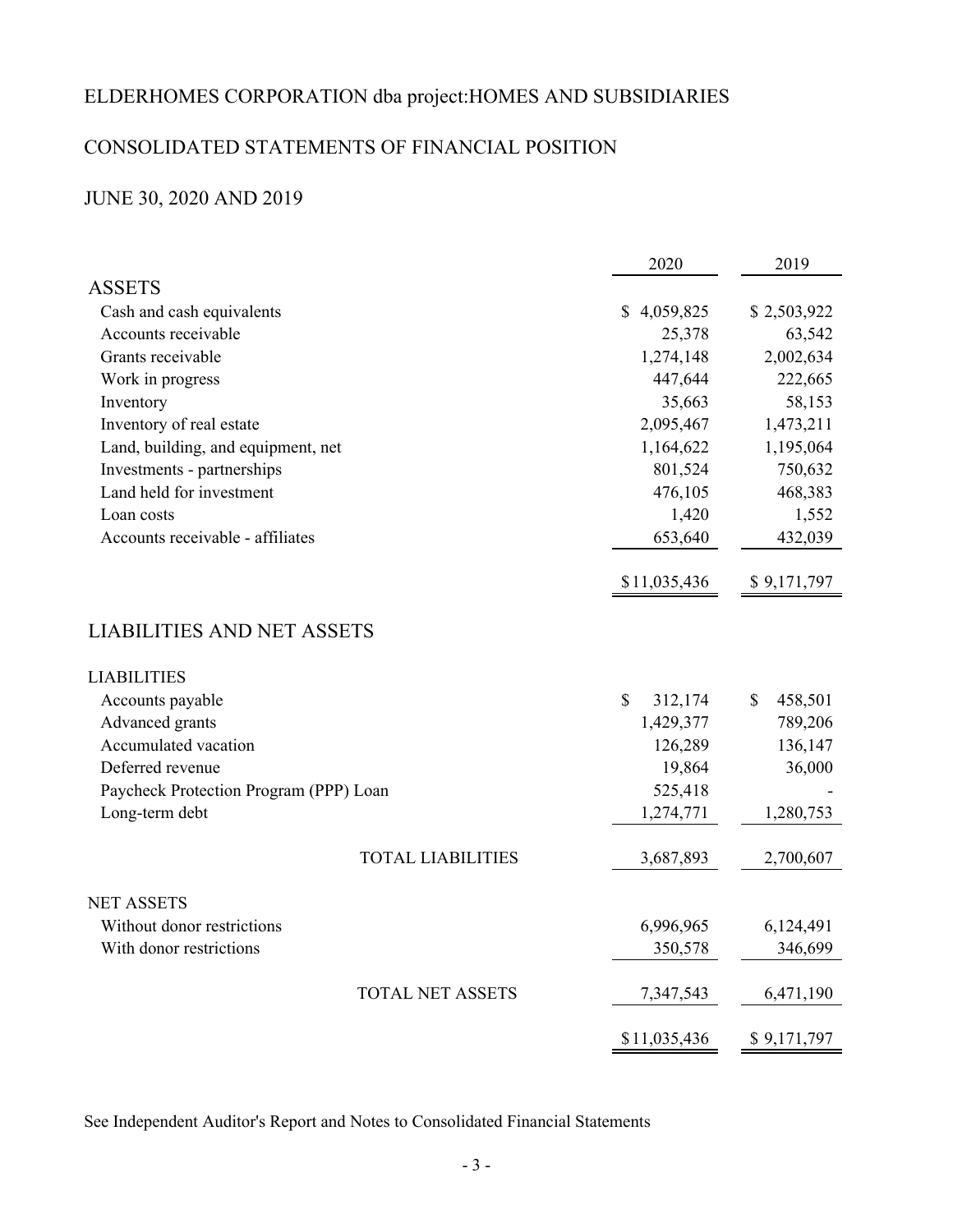# CONSOLIDATED STATEMENT OF ACTIVITIES

# YEAR ENDED JUNE 30, 2020

|                                           |                         | With                     |                        |
|-------------------------------------------|-------------------------|--------------------------|------------------------|
|                                           | Without Donor           | Donor                    |                        |
|                                           | Restrictions            | Restrictions             | Total                  |
| REVENUES, GAINS, AND OTHER SUPPORT        |                         |                          |                        |
| Support                                   |                         |                          |                        |
| Contributions                             |                         |                          |                        |
| Individuals and churches                  | \$                      | \$<br>76,453             | \$<br>76,453           |
| Corporations                              |                         | 222,250                  | 222,250                |
| Foundations                               |                         | 155,650                  | 155,650                |
| Grants                                    |                         |                          |                        |
| State                                     |                         | 22,410                   | 22,410                 |
| Federal                                   |                         | 7,136,695                | 7,136,695              |
| Local and other agencies                  | 3,186,098               | 57,898                   | 3,243,996              |
| <b>Total Support</b>                      | 3,186,098               | 7,671,356                | 10,857,454             |
| Program Services Revenue                  |                         |                          |                        |
| Development and monitoring fees           | 101,315                 |                          | 101,315                |
| <b>Sales</b>                              |                         |                          |                        |
| House sales                               |                         |                          |                        |
| Less: cost of goods sold - house sales    | 4,119,505               |                          | 4,119,505              |
| Distributor sales                         | (2,837,987)<br>219,170  |                          | (2,837,987)<br>219,170 |
| Less: cost of goods sold - distributor    |                         |                          | (122, 871)             |
| Net Sales                                 | (122, 871)<br>1,377,817 |                          | 1,377,817              |
|                                           |                         | $\frac{1}{2}$            |                        |
| Other Revenues, Gains, and (Losses)       |                         |                          |                        |
| Investment return, net                    | 50,492                  |                          | 50,492                 |
| Rent                                      | 89,438                  |                          | 89,438                 |
| Total Other Revenues, Gains, and (Losses) | 139,930                 |                          | 139,930                |
| Net Assets Released from Restrictions     |                         |                          |                        |
| Satisfaction of program restrictions      | 7,667,477               | (7,667,477)              |                        |
|                                           |                         |                          |                        |
| TOTAL REVENUES, GAINS, AND OTHER SUPPORT  | 12,472,637              | 3,879                    | 12,476,516             |
| <b>EXPENSES</b>                           |                         |                          |                        |
| Program Services                          |                         |                          |                        |
| Rehabilitation                            | 4,319,050               |                          | 4,319,050              |
| Weatherization                            | 5,568,731               |                          | 5,568,731              |
| <b>Volunteer Services</b>                 | 452,893                 |                          | 452,893                |
| Revitalization                            | 857,440                 |                          | 857,440                |
| <b>Total Program Services</b>             | 11,198,114              |                          | 11,198,114             |
| Management and General                    | 328,187                 |                          | 328,187                |
| Fundraising                               | 73,862                  |                          | 73,862                 |
| <b>TOTAL EXPENSES</b>                     | 11,600,163              | $\overline{\phantom{a}}$ | 11,600,163             |
| <b>CHANGE IN NET ASSETS</b>               | 872,474                 | 3,879                    | 876,353                |
| NET ASSETS, beginning of year             | 6,124,491               | 346,699                  | 6,471,190              |
| NET ASSETS, end of year                   | \$<br>6,996,965         | \$<br>350,578            | \$<br>7,347,543        |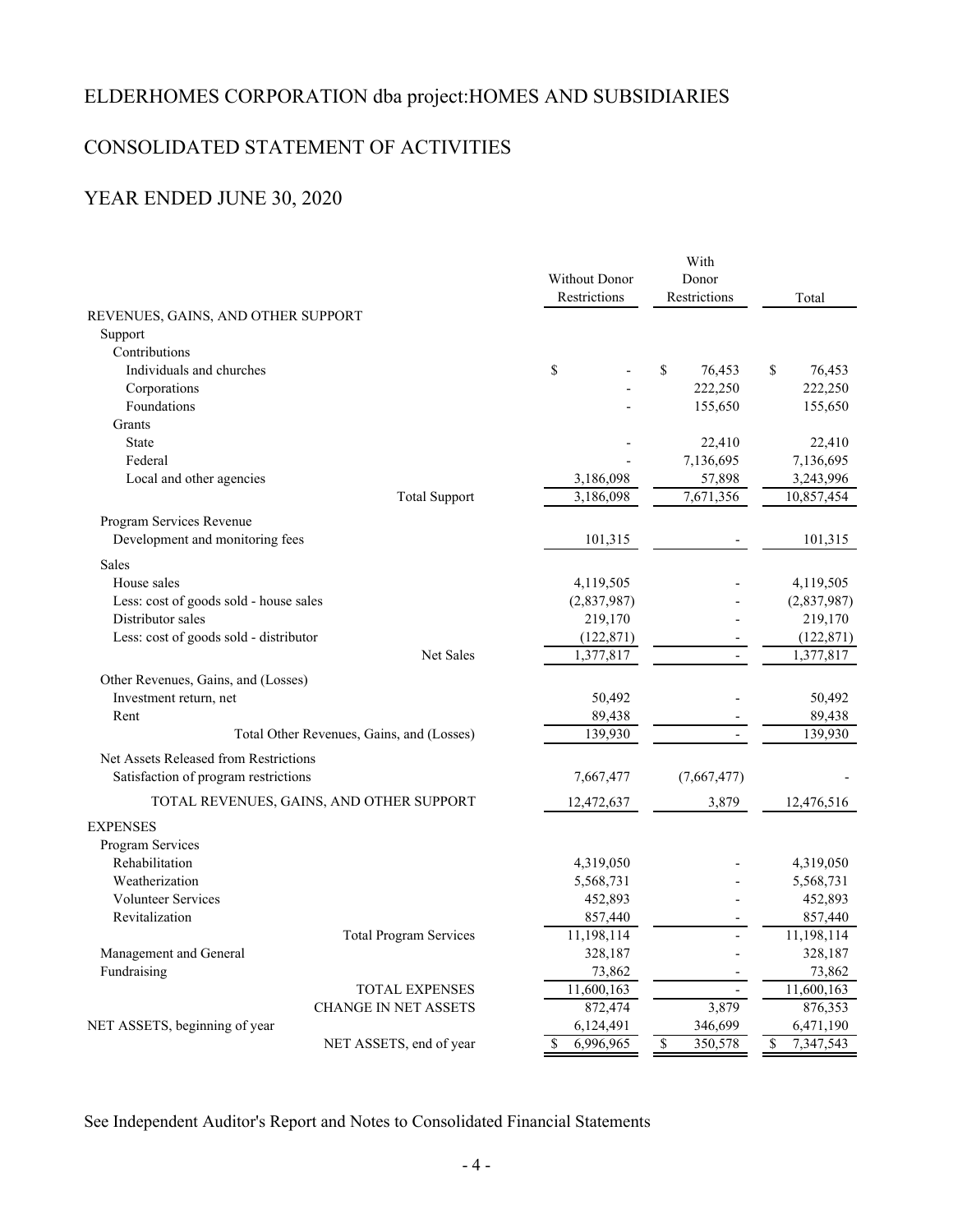# CONSOLIDATED STATEMENT OF ACTIVITIES

# YEAR ENDED JUNE 30, 2019

| Restrictions<br>Restrictions<br>Total<br>REVENUES, GAINS, AND OTHER SUPPORT<br>Support<br>Contributions<br>Individuals and churches<br>\$<br>\$<br>\$<br>73,676<br>73,676<br>196,339<br>196,339<br>Corporations<br>Foundations<br>286,594<br>286,594<br>Grants<br><b>State</b><br>24,108<br>24,108<br>6,133,343<br>Federal<br>6,133,343<br>Local and other agencies<br>1,205,620<br>71,840<br>1,277,460<br>1,205,620<br>6,785,900<br>7,991,520<br><b>Total Support</b><br>Program Services Revenue<br>Development and monitoring fees<br>130,135<br>130,135<br><b>Sales</b><br>House sales<br>3,837,640<br>3,837,640<br>Less: cost of goods sold - house sales<br>(2,701,397)<br>(2,701,397)<br>Distributor sales<br>255,465<br>255,465<br>Less: cost of goods sold - distributor<br>(82, 656)<br>(82, 656)<br><b>Net Sales</b><br>1,309,052<br>1,309,052<br>Revenues, Gains, and (Losses)<br>Investment return, net<br>54,612<br>54,612<br>63,745<br>Rent<br>63,745<br>118,357<br>Total Revenues, Gains, and (Losses)<br>118,357<br>Net Assets Released from Restrictions<br>Satisfaction of program restrictions<br>6,962,059<br>(6,962,059)<br>TOTAL REVENUES, GAINS, AND OTHER SUPPORT<br>9,549,064<br>9,725,223<br>(176, 159)<br><b>EXPENSES</b><br>Program Services<br>Rehabilitation<br>3,378,032<br>3,378,032<br>Weatherization<br>3,453,692<br>3,453,692<br>Volunteer Services<br>765,302<br>765,302<br>Revitalization<br>1,046,287<br>1,046,287<br><b>Total Program Services</b><br>8,643,313<br>8,643,313<br>$\overline{a}$<br>Management and General<br>311,033<br>311,033<br>Fundraising<br>64,861<br>64,861<br>9,019,207<br>9,019,207<br><b>TOTAL EXPENSES</b><br>$\overline{a}$<br><b>CHANGE IN NET ASSETS</b><br>706,016<br>(176, 159)<br>529,857<br>5,418,475<br>522,858<br>5,941,333<br>$\overline{\mathbb{S}}$<br>\$<br>6,124,491<br>\$<br>346,699<br>6,471,190<br>NET ASSETS, end of year |                               |               | With  |  |
|---------------------------------------------------------------------------------------------------------------------------------------------------------------------------------------------------------------------------------------------------------------------------------------------------------------------------------------------------------------------------------------------------------------------------------------------------------------------------------------------------------------------------------------------------------------------------------------------------------------------------------------------------------------------------------------------------------------------------------------------------------------------------------------------------------------------------------------------------------------------------------------------------------------------------------------------------------------------------------------------------------------------------------------------------------------------------------------------------------------------------------------------------------------------------------------------------------------------------------------------------------------------------------------------------------------------------------------------------------------------------------------------------------------------------------------------------------------------------------------------------------------------------------------------------------------------------------------------------------------------------------------------------------------------------------------------------------------------------------------------------------------------------------------------------------------------------------------------------------------------------------------------------------------|-------------------------------|---------------|-------|--|
|                                                                                                                                                                                                                                                                                                                                                                                                                                                                                                                                                                                                                                                                                                                                                                                                                                                                                                                                                                                                                                                                                                                                                                                                                                                                                                                                                                                                                                                                                                                                                                                                                                                                                                                                                                                                                                                                                                               |                               | Without Donor | Donor |  |
|                                                                                                                                                                                                                                                                                                                                                                                                                                                                                                                                                                                                                                                                                                                                                                                                                                                                                                                                                                                                                                                                                                                                                                                                                                                                                                                                                                                                                                                                                                                                                                                                                                                                                                                                                                                                                                                                                                               |                               |               |       |  |
|                                                                                                                                                                                                                                                                                                                                                                                                                                                                                                                                                                                                                                                                                                                                                                                                                                                                                                                                                                                                                                                                                                                                                                                                                                                                                                                                                                                                                                                                                                                                                                                                                                                                                                                                                                                                                                                                                                               |                               |               |       |  |
|                                                                                                                                                                                                                                                                                                                                                                                                                                                                                                                                                                                                                                                                                                                                                                                                                                                                                                                                                                                                                                                                                                                                                                                                                                                                                                                                                                                                                                                                                                                                                                                                                                                                                                                                                                                                                                                                                                               |                               |               |       |  |
|                                                                                                                                                                                                                                                                                                                                                                                                                                                                                                                                                                                                                                                                                                                                                                                                                                                                                                                                                                                                                                                                                                                                                                                                                                                                                                                                                                                                                                                                                                                                                                                                                                                                                                                                                                                                                                                                                                               |                               |               |       |  |
|                                                                                                                                                                                                                                                                                                                                                                                                                                                                                                                                                                                                                                                                                                                                                                                                                                                                                                                                                                                                                                                                                                                                                                                                                                                                                                                                                                                                                                                                                                                                                                                                                                                                                                                                                                                                                                                                                                               |                               |               |       |  |
|                                                                                                                                                                                                                                                                                                                                                                                                                                                                                                                                                                                                                                                                                                                                                                                                                                                                                                                                                                                                                                                                                                                                                                                                                                                                                                                                                                                                                                                                                                                                                                                                                                                                                                                                                                                                                                                                                                               |                               |               |       |  |
|                                                                                                                                                                                                                                                                                                                                                                                                                                                                                                                                                                                                                                                                                                                                                                                                                                                                                                                                                                                                                                                                                                                                                                                                                                                                                                                                                                                                                                                                                                                                                                                                                                                                                                                                                                                                                                                                                                               |                               |               |       |  |
|                                                                                                                                                                                                                                                                                                                                                                                                                                                                                                                                                                                                                                                                                                                                                                                                                                                                                                                                                                                                                                                                                                                                                                                                                                                                                                                                                                                                                                                                                                                                                                                                                                                                                                                                                                                                                                                                                                               |                               |               |       |  |
|                                                                                                                                                                                                                                                                                                                                                                                                                                                                                                                                                                                                                                                                                                                                                                                                                                                                                                                                                                                                                                                                                                                                                                                                                                                                                                                                                                                                                                                                                                                                                                                                                                                                                                                                                                                                                                                                                                               |                               |               |       |  |
|                                                                                                                                                                                                                                                                                                                                                                                                                                                                                                                                                                                                                                                                                                                                                                                                                                                                                                                                                                                                                                                                                                                                                                                                                                                                                                                                                                                                                                                                                                                                                                                                                                                                                                                                                                                                                                                                                                               |                               |               |       |  |
|                                                                                                                                                                                                                                                                                                                                                                                                                                                                                                                                                                                                                                                                                                                                                                                                                                                                                                                                                                                                                                                                                                                                                                                                                                                                                                                                                                                                                                                                                                                                                                                                                                                                                                                                                                                                                                                                                                               |                               |               |       |  |
|                                                                                                                                                                                                                                                                                                                                                                                                                                                                                                                                                                                                                                                                                                                                                                                                                                                                                                                                                                                                                                                                                                                                                                                                                                                                                                                                                                                                                                                                                                                                                                                                                                                                                                                                                                                                                                                                                                               |                               |               |       |  |
|                                                                                                                                                                                                                                                                                                                                                                                                                                                                                                                                                                                                                                                                                                                                                                                                                                                                                                                                                                                                                                                                                                                                                                                                                                                                                                                                                                                                                                                                                                                                                                                                                                                                                                                                                                                                                                                                                                               |                               |               |       |  |
|                                                                                                                                                                                                                                                                                                                                                                                                                                                                                                                                                                                                                                                                                                                                                                                                                                                                                                                                                                                                                                                                                                                                                                                                                                                                                                                                                                                                                                                                                                                                                                                                                                                                                                                                                                                                                                                                                                               |                               |               |       |  |
|                                                                                                                                                                                                                                                                                                                                                                                                                                                                                                                                                                                                                                                                                                                                                                                                                                                                                                                                                                                                                                                                                                                                                                                                                                                                                                                                                                                                                                                                                                                                                                                                                                                                                                                                                                                                                                                                                                               |                               |               |       |  |
|                                                                                                                                                                                                                                                                                                                                                                                                                                                                                                                                                                                                                                                                                                                                                                                                                                                                                                                                                                                                                                                                                                                                                                                                                                                                                                                                                                                                                                                                                                                                                                                                                                                                                                                                                                                                                                                                                                               |                               |               |       |  |
|                                                                                                                                                                                                                                                                                                                                                                                                                                                                                                                                                                                                                                                                                                                                                                                                                                                                                                                                                                                                                                                                                                                                                                                                                                                                                                                                                                                                                                                                                                                                                                                                                                                                                                                                                                                                                                                                                                               |                               |               |       |  |
|                                                                                                                                                                                                                                                                                                                                                                                                                                                                                                                                                                                                                                                                                                                                                                                                                                                                                                                                                                                                                                                                                                                                                                                                                                                                                                                                                                                                                                                                                                                                                                                                                                                                                                                                                                                                                                                                                                               |                               |               |       |  |
|                                                                                                                                                                                                                                                                                                                                                                                                                                                                                                                                                                                                                                                                                                                                                                                                                                                                                                                                                                                                                                                                                                                                                                                                                                                                                                                                                                                                                                                                                                                                                                                                                                                                                                                                                                                                                                                                                                               |                               |               |       |  |
|                                                                                                                                                                                                                                                                                                                                                                                                                                                                                                                                                                                                                                                                                                                                                                                                                                                                                                                                                                                                                                                                                                                                                                                                                                                                                                                                                                                                                                                                                                                                                                                                                                                                                                                                                                                                                                                                                                               |                               |               |       |  |
|                                                                                                                                                                                                                                                                                                                                                                                                                                                                                                                                                                                                                                                                                                                                                                                                                                                                                                                                                                                                                                                                                                                                                                                                                                                                                                                                                                                                                                                                                                                                                                                                                                                                                                                                                                                                                                                                                                               |                               |               |       |  |
|                                                                                                                                                                                                                                                                                                                                                                                                                                                                                                                                                                                                                                                                                                                                                                                                                                                                                                                                                                                                                                                                                                                                                                                                                                                                                                                                                                                                                                                                                                                                                                                                                                                                                                                                                                                                                                                                                                               |                               |               |       |  |
|                                                                                                                                                                                                                                                                                                                                                                                                                                                                                                                                                                                                                                                                                                                                                                                                                                                                                                                                                                                                                                                                                                                                                                                                                                                                                                                                                                                                                                                                                                                                                                                                                                                                                                                                                                                                                                                                                                               |                               |               |       |  |
|                                                                                                                                                                                                                                                                                                                                                                                                                                                                                                                                                                                                                                                                                                                                                                                                                                                                                                                                                                                                                                                                                                                                                                                                                                                                                                                                                                                                                                                                                                                                                                                                                                                                                                                                                                                                                                                                                                               |                               |               |       |  |
|                                                                                                                                                                                                                                                                                                                                                                                                                                                                                                                                                                                                                                                                                                                                                                                                                                                                                                                                                                                                                                                                                                                                                                                                                                                                                                                                                                                                                                                                                                                                                                                                                                                                                                                                                                                                                                                                                                               |                               |               |       |  |
|                                                                                                                                                                                                                                                                                                                                                                                                                                                                                                                                                                                                                                                                                                                                                                                                                                                                                                                                                                                                                                                                                                                                                                                                                                                                                                                                                                                                                                                                                                                                                                                                                                                                                                                                                                                                                                                                                                               |                               |               |       |  |
|                                                                                                                                                                                                                                                                                                                                                                                                                                                                                                                                                                                                                                                                                                                                                                                                                                                                                                                                                                                                                                                                                                                                                                                                                                                                                                                                                                                                                                                                                                                                                                                                                                                                                                                                                                                                                                                                                                               |                               |               |       |  |
|                                                                                                                                                                                                                                                                                                                                                                                                                                                                                                                                                                                                                                                                                                                                                                                                                                                                                                                                                                                                                                                                                                                                                                                                                                                                                                                                                                                                                                                                                                                                                                                                                                                                                                                                                                                                                                                                                                               |                               |               |       |  |
|                                                                                                                                                                                                                                                                                                                                                                                                                                                                                                                                                                                                                                                                                                                                                                                                                                                                                                                                                                                                                                                                                                                                                                                                                                                                                                                                                                                                                                                                                                                                                                                                                                                                                                                                                                                                                                                                                                               |                               |               |       |  |
|                                                                                                                                                                                                                                                                                                                                                                                                                                                                                                                                                                                                                                                                                                                                                                                                                                                                                                                                                                                                                                                                                                                                                                                                                                                                                                                                                                                                                                                                                                                                                                                                                                                                                                                                                                                                                                                                                                               |                               |               |       |  |
|                                                                                                                                                                                                                                                                                                                                                                                                                                                                                                                                                                                                                                                                                                                                                                                                                                                                                                                                                                                                                                                                                                                                                                                                                                                                                                                                                                                                                                                                                                                                                                                                                                                                                                                                                                                                                                                                                                               |                               |               |       |  |
|                                                                                                                                                                                                                                                                                                                                                                                                                                                                                                                                                                                                                                                                                                                                                                                                                                                                                                                                                                                                                                                                                                                                                                                                                                                                                                                                                                                                                                                                                                                                                                                                                                                                                                                                                                                                                                                                                                               |                               |               |       |  |
|                                                                                                                                                                                                                                                                                                                                                                                                                                                                                                                                                                                                                                                                                                                                                                                                                                                                                                                                                                                                                                                                                                                                                                                                                                                                                                                                                                                                                                                                                                                                                                                                                                                                                                                                                                                                                                                                                                               |                               |               |       |  |
|                                                                                                                                                                                                                                                                                                                                                                                                                                                                                                                                                                                                                                                                                                                                                                                                                                                                                                                                                                                                                                                                                                                                                                                                                                                                                                                                                                                                                                                                                                                                                                                                                                                                                                                                                                                                                                                                                                               |                               |               |       |  |
|                                                                                                                                                                                                                                                                                                                                                                                                                                                                                                                                                                                                                                                                                                                                                                                                                                                                                                                                                                                                                                                                                                                                                                                                                                                                                                                                                                                                                                                                                                                                                                                                                                                                                                                                                                                                                                                                                                               |                               |               |       |  |
|                                                                                                                                                                                                                                                                                                                                                                                                                                                                                                                                                                                                                                                                                                                                                                                                                                                                                                                                                                                                                                                                                                                                                                                                                                                                                                                                                                                                                                                                                                                                                                                                                                                                                                                                                                                                                                                                                                               |                               |               |       |  |
|                                                                                                                                                                                                                                                                                                                                                                                                                                                                                                                                                                                                                                                                                                                                                                                                                                                                                                                                                                                                                                                                                                                                                                                                                                                                                                                                                                                                                                                                                                                                                                                                                                                                                                                                                                                                                                                                                                               |                               |               |       |  |
|                                                                                                                                                                                                                                                                                                                                                                                                                                                                                                                                                                                                                                                                                                                                                                                                                                                                                                                                                                                                                                                                                                                                                                                                                                                                                                                                                                                                                                                                                                                                                                                                                                                                                                                                                                                                                                                                                                               |                               |               |       |  |
|                                                                                                                                                                                                                                                                                                                                                                                                                                                                                                                                                                                                                                                                                                                                                                                                                                                                                                                                                                                                                                                                                                                                                                                                                                                                                                                                                                                                                                                                                                                                                                                                                                                                                                                                                                                                                                                                                                               | NET ASSETS, beginning of year |               |       |  |
|                                                                                                                                                                                                                                                                                                                                                                                                                                                                                                                                                                                                                                                                                                                                                                                                                                                                                                                                                                                                                                                                                                                                                                                                                                                                                                                                                                                                                                                                                                                                                                                                                                                                                                                                                                                                                                                                                                               |                               |               |       |  |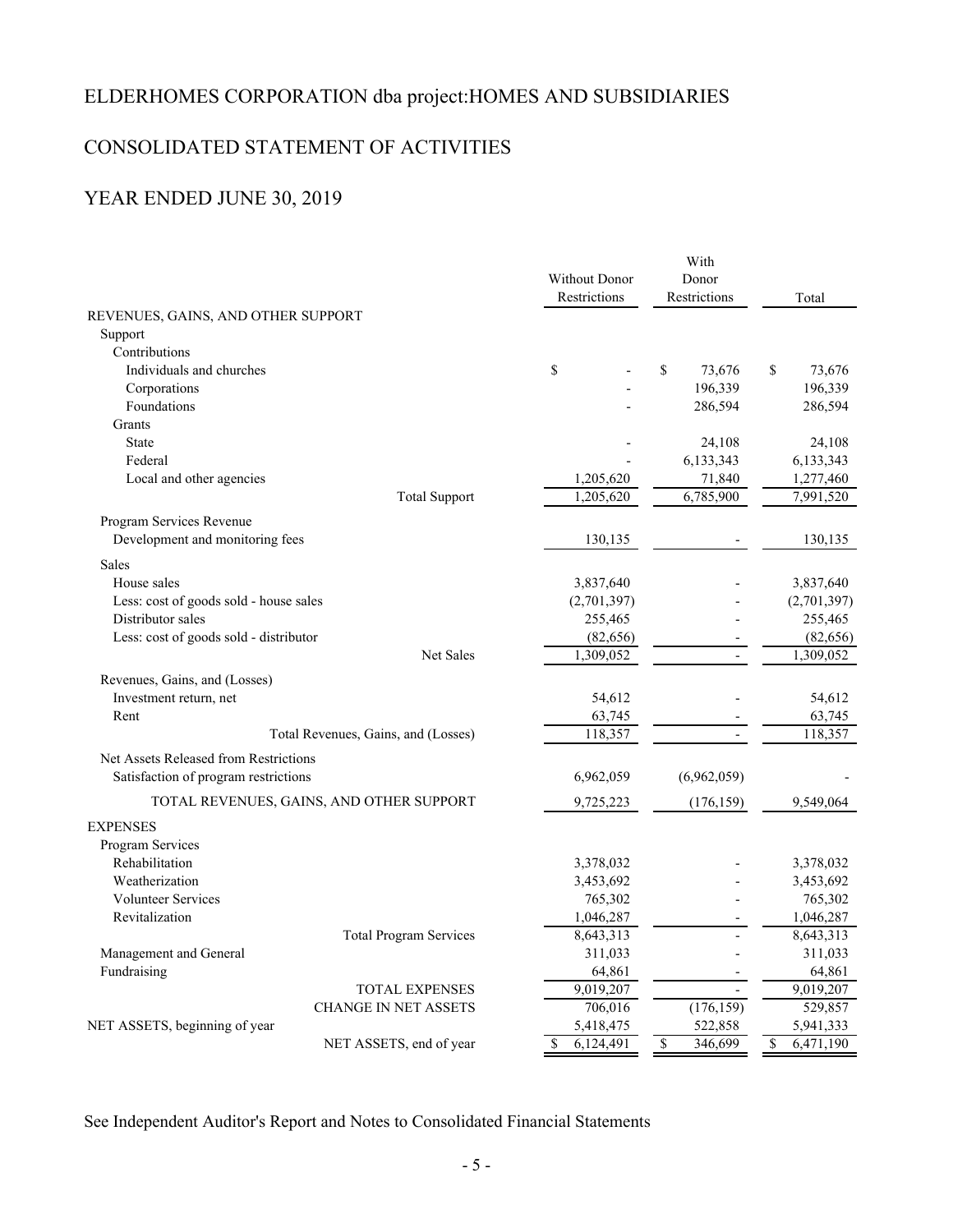# CONSOLIDATED STATEMENT OF FUNCTIONAL EXPENSES

# YEAR ENDED JUNE 30, 2020

|                                |                |                         | Program Services |                |                  |                         |              |                 |
|--------------------------------|----------------|-------------------------|------------------|----------------|------------------|-------------------------|--------------|-----------------|
|                                |                |                         | Volunteer        |                | Total<br>Program | Management<br>and       |              |                 |
|                                | Rehabilitation | Weatherization          | Services         | Revitalization | Services         | General                 | Fundraising  | Total           |
| Salaries and wages             | 536,126        | $\mathbb{S}$<br>938,660 | \$<br>215,065    | 423,814<br>\$. | \$.<br>2,113,665 | $\mathbb{S}$<br>168,799 | 51,353<br>\$ | 2,333,817<br>\$ |
| Employee benefits              | 130,017        | 220,828                 | 41,809           | 103,259        | 495,913          | 35,503                  | 14,089       | 545,505         |
|                                | 666,143        | 1,159,488               | 256,874          | 527,073        | 2,609,578        | 204,302                 | 65,442       | 2,879,322       |
| Materials and home purchases   | 3,393,072      | 4,010,094               | 175,422          | 2,805,156      | 10,383,744       |                         |              | 10,383,744      |
| Service contracts              | 80,904         | 131,182                 | 17,591           | 210,597        | 440,274          |                         | 5,772        | 446,046         |
| Vehicle operations             | 13,353         | 139,419                 |                  | 60,718         | 213,490          |                         |              | 213,490         |
| Occupancy                      | 58,872         | 60,715                  | 86               | 25,317         | 144,990          | 36,271                  | 91           | 181,352         |
| Insurance                      | 53,582         | 39,881                  |                  | 10,206         | 103,669          | 25,917                  |              | 129,586         |
| Depreciation                   | 17,589         | 23,182                  | 1,844            | 31,575         | 74,190           | 18,548                  |              | 92,738          |
| Training                       | 19,127         | 55,771                  |                  | 2,772          | 77,670           |                         |              | 77,670          |
| Supplies and tools             |                | 54,039                  |                  |                | 54,039           |                         |              | 54,039          |
| Other                          | 3,119          | 2,737                   | 1,076            | 22,013         | 28,945           | 9,761                   | 2,557        | 41,263          |
| Audit                          | 13,289         | 15,094                  |                  |                | 28,383           | 7,096                   |              | 35,479          |
| Interest                       |                |                         |                  |                |                  | 25,605                  |              | 25,605          |
| Advertising                    |                |                         |                  |                |                  | 687                     |              | 687             |
| TOTAL EXPENSES                 | 4,319,050      | 5,691,602               | 452,893          | 3,695,427      | 14,158,972       | 328,187                 | 73,862       | 14,561,021      |
| Cost of goods sold             |                | (122, 871)              |                  | (2,837,987)    | (2,960,858)      |                         |              | (2,960,858)     |
| PER STATEMENT<br>OF ACTIVITIES | 4,319,050      | 5,568,731<br>S          | 452,893          | 857,440<br>\$  | \$11,198,114     | 328,187<br>S            | 73,862       | \$11,600,163    |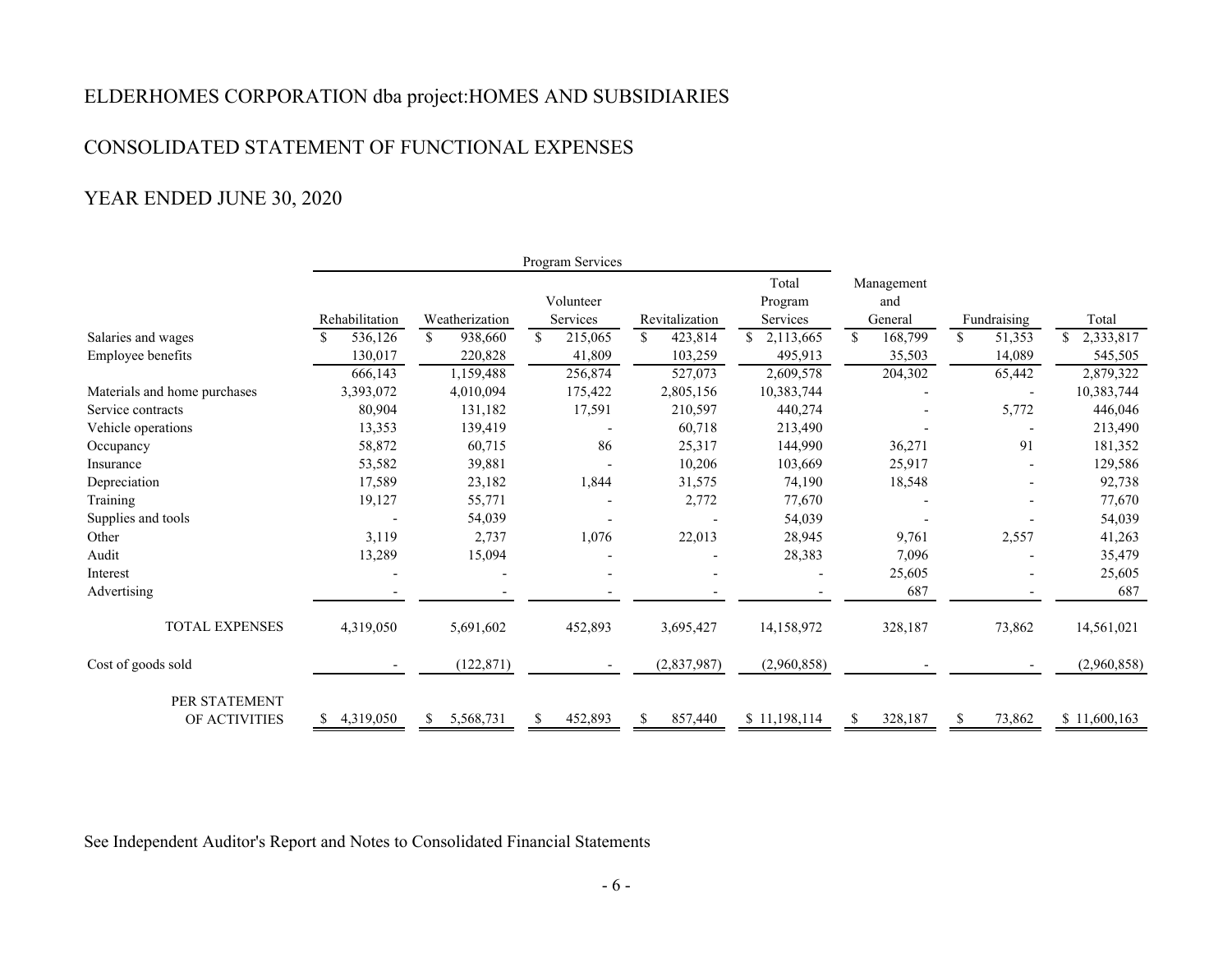# CONSOLIDATED STATEMENT OF FUNCTIONAL EXPENSES

# YEAR ENDED JUNE 30, 2019

|                                |                |                          | Program Services |                 |                  |                         |              |                 |
|--------------------------------|----------------|--------------------------|------------------|-----------------|------------------|-------------------------|--------------|-----------------|
|                                |                |                          | Volunteer        |                 | Total<br>Program | Management<br>and       |              |                 |
|                                | Rehabilitation | Weatherization           | Services         | Revitalization  | Services         | General                 | Fundraising  | Total           |
| Salaries and wages             | 518,116        | 760,490<br><sup>\$</sup> | S.<br>239,143    | 336,331<br>\$   | S.<br>1,854,080  | $\mathbb{S}$<br>149,665 | 49,935<br>\$ | 2,053,680<br>\$ |
| Employee benefits              | 131,759        | 186,623                  | 40,550           | 79,821          | 438,753          | 39,075                  | 14,926       | 492,754         |
|                                | 649,875        | 947,113                  | 279,693          | 416,152         | 2,292,833        | 188,740                 | 64,861       | 2,546,434       |
| Materials and home purchases   | 2,478,829      | 2,160,968                | 462,471          | 2,962,684       | 8,064,952        |                         |              | 8,064,952       |
| Service contracts              | 489            | 83,482                   | 16,597           | 198,141         | 298,709          |                         |              | 298,709         |
| Supplies and tools             | 59,916         | 87,452                   |                  | 32,283          | 179,651          |                         |              | 179,651         |
| Occupancy                      | 68,770         | 66,747                   |                  | 7,176           | 142,693          | 35,673                  |              | 178,366         |
| Vehicle operations             | 32,117         | 48,221                   |                  | 55,083          | 135,421          |                         |              | 135,421         |
| Insurance                      | 49,508         | 38,265                   |                  | 6,310           | 94,083           | 23,521                  |              | 117,604         |
| Depreciation                   | 15,270         | 14,959                   | 3,459            | 33,461          | 67,149           | 16,787                  |              | 83,936          |
| Training                       | 16,657         | 64,621                   |                  | 1,273           | 82,551           |                         |              | 82,551          |
| Other                          | 1,664          | 10,705                   | 3,082            | 26,714          | 42,165           | 10,668                  |              | 52,833          |
| Audit                          | 4,937          | 13,815                   |                  | 8,407           | 27,159           | 5,422                   |              | 32,581          |
| Interest                       |                |                          |                  |                 |                  | 27,059                  |              | 27,059          |
| Advertising                    |                |                          |                  |                 |                  | 3,163                   |              | 3,163           |
| TOTAL EXPENSES                 | 3,378,032      | 3,536,348                | 765,302          | 3,747,684       | 11,427,366       | 311,033                 | 64,861       | 11,803,260      |
| Cost of goods sold             |                | (82, 656)                |                  | (2,701,397)     | (2,784,053)      |                         |              | (2,784,053)     |
| PER STATEMENT<br>OF ACTIVITIES | 3,378,032      | 3,453,692<br>\$          | 765,302          | \$<br>1,046,287 | 8,643,313<br>\$  | 311,033<br>\$           | 64,861<br>S  | 9,019,207<br>\$ |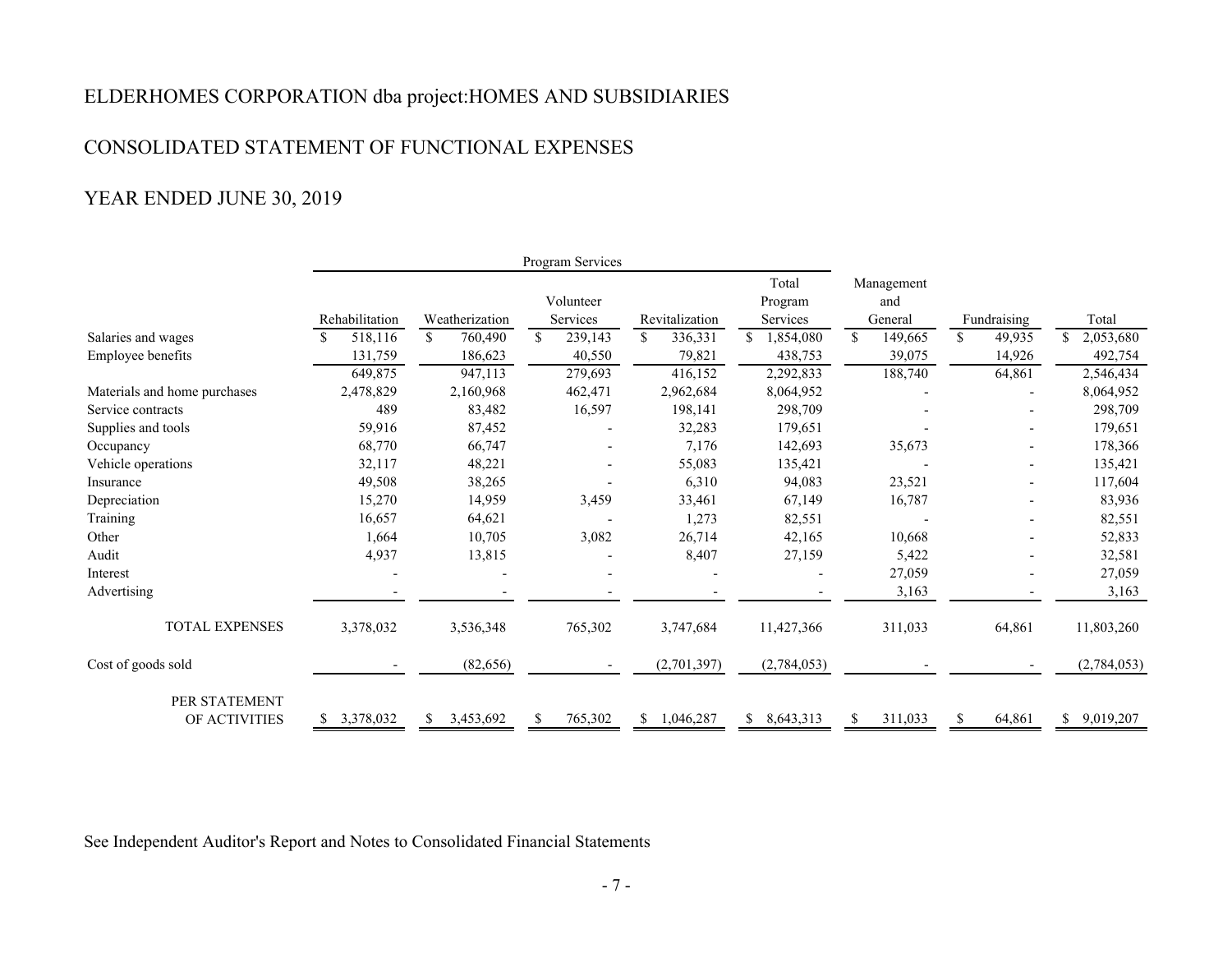# CONSOLIDATED STATEMENTS OF CASH FLOWS

# YEARS ENDED JUNE 30, 2020 AND 2019

|                                                                                                                                  | 2020         | 2019                   |
|----------------------------------------------------------------------------------------------------------------------------------|--------------|------------------------|
| CASH FLOWS FROM OPERATING ACTIVITIES                                                                                             |              |                        |
| Cash received from funding sources and other income                                                                              | \$14,077,434 | \$11,398,634           |
| Cash paid to suppliers and employees                                                                                             | (12,698,456) | (11, 586, 906)         |
| NET CASH PROVIDED BY (USED IN)                                                                                                   |              |                        |
| OPERATING ACTIVITIES                                                                                                             | 1,378,978    | (188, 272)             |
| CASH FLOWS FROM INVESTING ACTIVITIES                                                                                             |              |                        |
| Purchase of property and equipment                                                                                               |              | (117,041)              |
| Purchase of investments                                                                                                          | (280, 215)   | (27,206)               |
| NET CASH USED IN                                                                                                                 |              |                        |
| <b>INVESTING ACTIVITIES</b>                                                                                                      | (280,215)    | (144, 247)             |
| CASH FLOWS FROM FINANCING ACTIVITIES                                                                                             |              |                        |
| Proceeds from Paycheck Protection Program (PPP) Loan                                                                             | 525,418      |                        |
| Curtailment of long-term debt                                                                                                    | (68, 278)    | (57, 931)              |
| NET CASH PROVIDED BY (USED IN)                                                                                                   |              |                        |
| <b>FINANCING ACTIVITIES</b>                                                                                                      | 457,140      | (57, 931)              |
| NET INCREASE (DECREASE) IN                                                                                                       |              |                        |
| CASH AND CASH EQUIVALENTS                                                                                                        | 1,555,903    | (390, 450)             |
| CASH AND CASH EQUIVALENTS, beginning of year                                                                                     | 2,503,922    | 2,894,372              |
| CASH AND CASH EQUIVALENTS, end of year                                                                                           | 4,059,825    | 2,503,922<br>S         |
| SUPPLEMENTAL DISCLOSURE OF CASH FLOW INFORMATION                                                                                 |              |                        |
| Cash paid during the year for interest                                                                                           | S<br>25,605  | 27,059<br><sup>8</sup> |
|                                                                                                                                  |              |                        |
| SUPPLEMENTAL DISCLOSURE OF NON-CASH INVESTING AND FINANCING ACTIVITIES<br>Purchase of property and equipment with long-term debt | 62,296<br>\$ | 316,866<br>\$          |
|                                                                                                                                  |              |                        |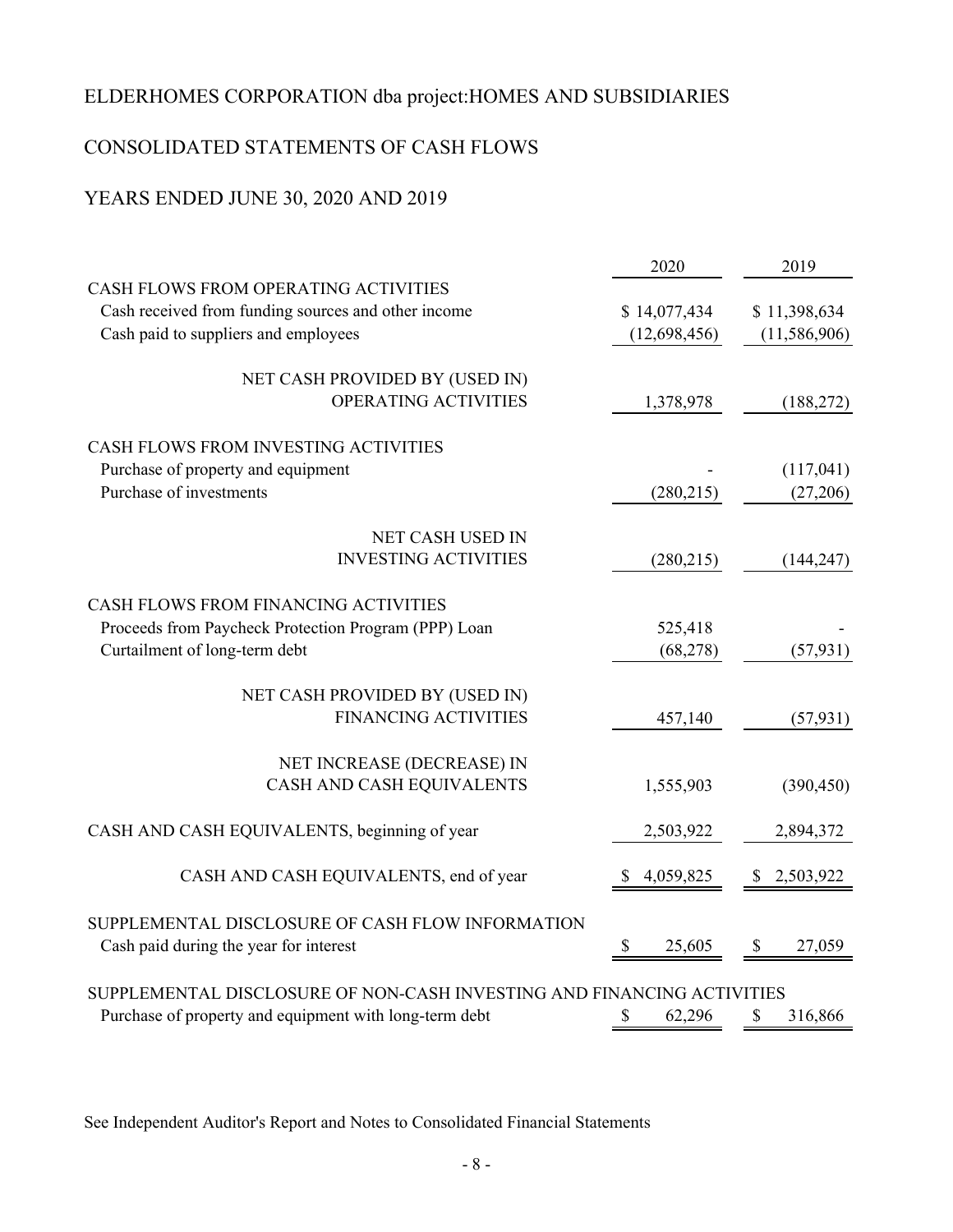# CONSOLIDATED STATEMENTS OF CASH FLOWS - Continued

# YEARS ENDED JUNE 30, 2020 AND 2019

|                                                                                                     | 2020            | 2019             |
|-----------------------------------------------------------------------------------------------------|-----------------|------------------|
| RECONCILIATION OF CHANGE IN NET ASSETS<br>TO NET CASH PROVIDED BY (USED IN)<br>OPERATING ACTIVITIES |                 |                  |
| Change in net assets                                                                                | \$<br>876,353   | \$<br>529,857    |
| Adjustments to reconcile change in net assets to                                                    |                 |                  |
| net cash provided by (used in) operating activities                                                 |                 |                  |
| Depreciation and amortization                                                                       | 92,870          | 84,062           |
| (Increase) decrease in                                                                              |                 |                  |
| Grant receivables                                                                                   | 728,486         | (959, 967)       |
| Accounts receivables                                                                                | 38,164          | (18, 858)        |
| Work in progress                                                                                    | (224, 979)      | (118, 545)       |
| Inventory                                                                                           | 22,490          | 43,282           |
| Inventory of real estate                                                                            | (622, 256)      | 1,147            |
| Increase (decrease) in                                                                              |                 |                  |
| Accounts payable                                                                                    | (146,327)       | 152,832          |
| Advanced grants                                                                                     | 640,171         | 53,342           |
| Accumulated vacation                                                                                | (9,858)         | 8,576            |
| Deferred revenue                                                                                    | (16, 136)       | 36,000           |
| NET CASH PROVIDED BY (USED IN)                                                                      |                 |                  |
| OPERATING ACTIVITIES                                                                                | \$<br>1,378,978 | \$<br>(188, 272) |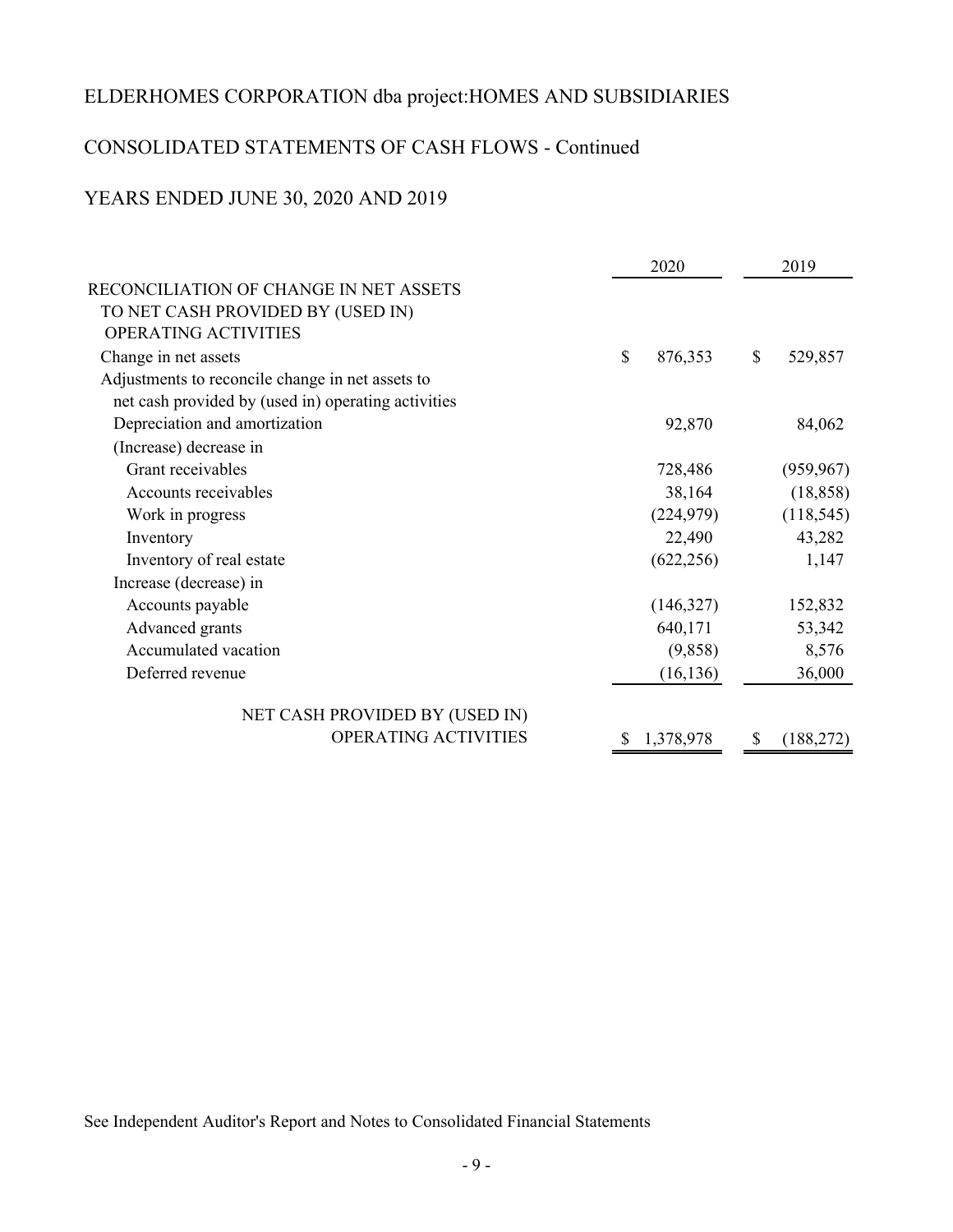# NOTES TO CONSOLIDATED FINANCIAL STATEMENTS

JUNE 30, 2020 AND 2019

### NOTE A - ORGANIZATION AND SUMMARY OF SIGNIFICANT ACCOUNTING POLICIES

### Organization

ElderHomes Corporation dba project:HOMES (the "Corporation") is a nonprofit community development corporation whose mission is "Improving lives by improving homes." The Corporation helps low-income, elderly and disabled individuals of all ages live safely and independently in their own homes by offering home repair, accessibility modification and construction and energy conservation services throughout the greater Richmond, Tri-Cities and Eastern areas of Virginia.

The Corporation provides a full circle of housing services to include home rehabilitations, weatherization improvements, constructing new homes and developing multifamily apartment communities for low-income seniors. Supported by the privately-funded volunteer program, the Corporation also builds and installs wheelchair ramps for low-income and elderly and disabled homeowners at no charge.

ElderHomes Corporation dba project:HOMES has eight wholly owned subsidiaries, Conservation Strategies, Inc., Elder Properties, Inc., William Byrd II, L.P., Elder Properties II, Inc., Elder Properties III, Inc., project:HOMES Properties II, LLC, project:HOMES Properties III, LLC, and project:HOMES Properties IV, LLC, which hold general partnership interests in limited partnerships that develop low-income housing.

### Program Description

*Rehabilitation* – The Corporation addresses the health and safety of homes by offering critical home repair, major home rehabilitations and lead hazard control services.

*Weatherization*- The Corporation weatherizes homes for energy efficiency by making energy improvements.

*Volunteer Services* – The Corporation's Renew Crew makes safety repairs and accessibility improvements to home including building wheelchair ramps.

*Revitalization* – The Corporation addresses the housing needs of the Richmond region through preservation and production of affordable housing and affordable rental opportunities as well as provides safe and secure multifamily apartment communities for low-income seniors.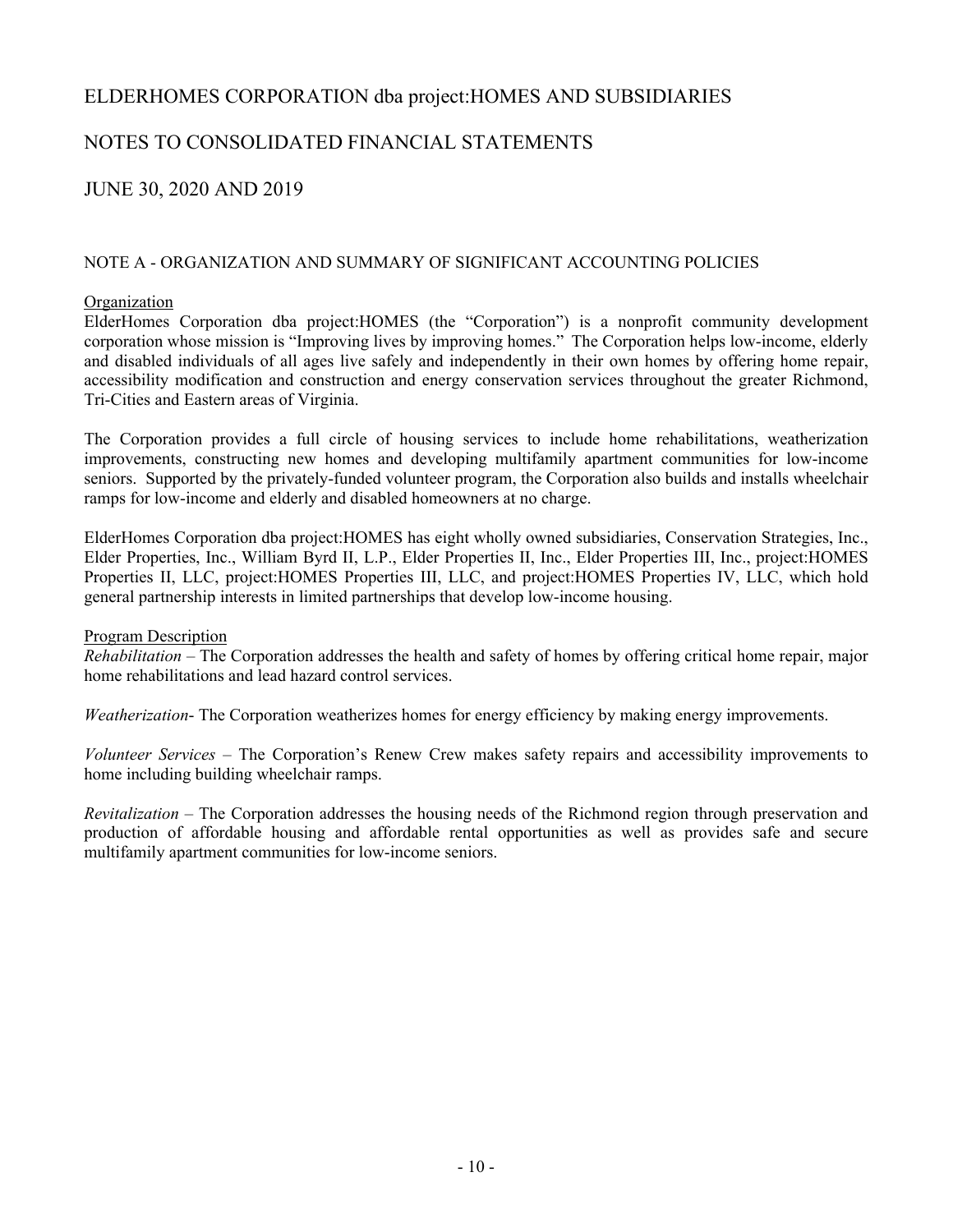# NOTES TO CONSOLIDATED FINANCIAL STATEMENTS - Continued

JUNE 30, 2020 AND 2019

### NOTE A - ORGANIZATION AND SUMMARY OF SIGNIFICANT ACCOUNTING POLICIES

### Summary of Significant Accounting Policies

The Corporation prepares its consolidated financial statements in accordance with accounting principles generally accepted in the United States of America for nonprofit entities. The significant accounting and reporting policies used by the Corporation are described subsequently to enhance the usefulness and understandability of the financial statements.

### Adoption of New Accounting Standard

In May 2014, the Financial Accounting Standards Board (FASB) issued guidance (Accounting Standards Codification [ASC] 606, Revenue from Contracts with Customers) which provides a five-step analysis of contracts to determine when and how revenue is recognized and replaces most existing revenue recognition guidance in accounting principles generally accepted in the United States of America. The core principle of the new guidance is that an entity should recognize revenue to reflect the transfer of goods and services to customers in an amount equal to the consideration the entity receives or expects to receive. ASC 606 is effective for annual reporting periods beginning after December 15, 2018, and interim periods within fiscal years beginning after December 15, 2019. The Corporation adopted ASC 606 with a date of the initial application of July 1, 2019, using the full-retrospective method.

As part of the adoption of ASC 606, the Corporation elected to use the following transition practical expedients: (1) revenue from contracts which begin and end in the same fiscal year has not been restated; and (2) all contract modifications that occurred prior to the date of initial application when identifying the satisfied and unsatisfied performance obligations, determining the transaction price, and allocating the transaction price have been reflected in the aggregate.

The Corporation's revenue is recognized both over time and at a point in time based on the transfer of control. Revenue recognized over time consists of performance obligations that are satisfied within one year or less. In addition, the majority of the Corporation's contracts do not contain variable consideration and contract modifications are generally minimal. For these reasons, there is not a significant impact as a result of electing these transition practical expedients.

The adoption of ASC 606 did not have a significant impact on the Corporation's financial position, results of operations, or cash flows. The majority of the Corporation's revenue arrangements generally consist of a single performance obligation to transfer promised goods or services. Based on the Corporation's evaluation of its contracts with customers, the timing and amount of revenue recognized previously is consistent with how revenue is recognized under the new standard. No changes were required to previously reported revenues as a result of the adoption.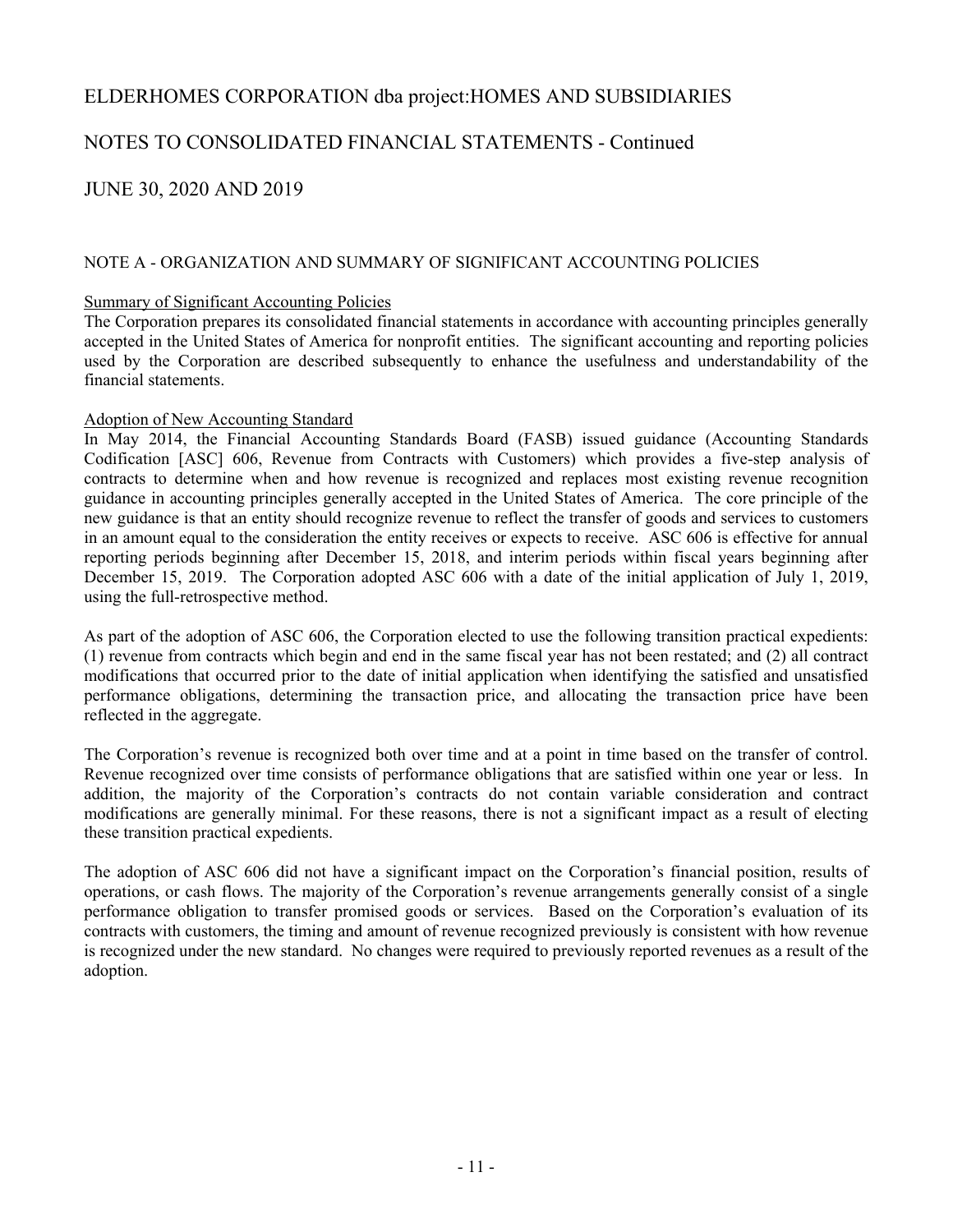# NOTES TO CONSOLIDATED FINANCIAL STATEMENTS - Continued

# JUNE 30, 2020 AND 2019

### NOTE A - ORGANIZATION AND SUMMARY OF SIGNIFICANT ACCOUNTING POLICIES

### Fair Value Measurements

The Corporation reports fair value measures of its assets and liabilities using a three-level hierarchy that prioritizes the inputs used to measure fair value. This hierarchy, established by accounting principles generally accepted in the United States of America, requires that entities maximize the use of observable inputs and minimize the use of unobservable inputs when measuring fair value. The asset or liability measurement within the fair value hierarchy is based on the lowest level of input that is significant to the measurement. The three levels of inputs used to measure fair value are as follows:

- *Level 1.* Quoted prices for identical assets or liabilities in active markets to which the organization has access at the measurement date.
- *Level 2.* Inputs other than quoted prices included in level 1 that are observable for the asset or liability, either directly or indirectly. Level 2 inputs include
	- quoted prices for similar assets or liabilities in active markets;
	- quoted prices for identical or similar assets in markets that are not active;
	- observable inputs other than quoted prices for the asset or liability (for example, interest rates and yield curves); and
	- inputs derived principally from, or corroborated by, observable market data by correlation or by other means.
- Level 3. Unobservable inputs for the asset or liability. Unobservable inputs should be used to measure the fair value if observable inputs are not available.

When available, the Corporation measures fair value using level 1 inputs because they generally provide the most reliable evidence of fair value. However, level 1 inputs are not available for many of the assets and liabilities that the Corporation is required to measure at fair value.

The primary uses of fair value measures in the Corporation's financial statements are

recurring measurement of long-term investments (Note D).

The Corporation uses the following ways to determine the fair value of its investments:

*Partnerships:* Determined by the costs and tax assessed value of the property.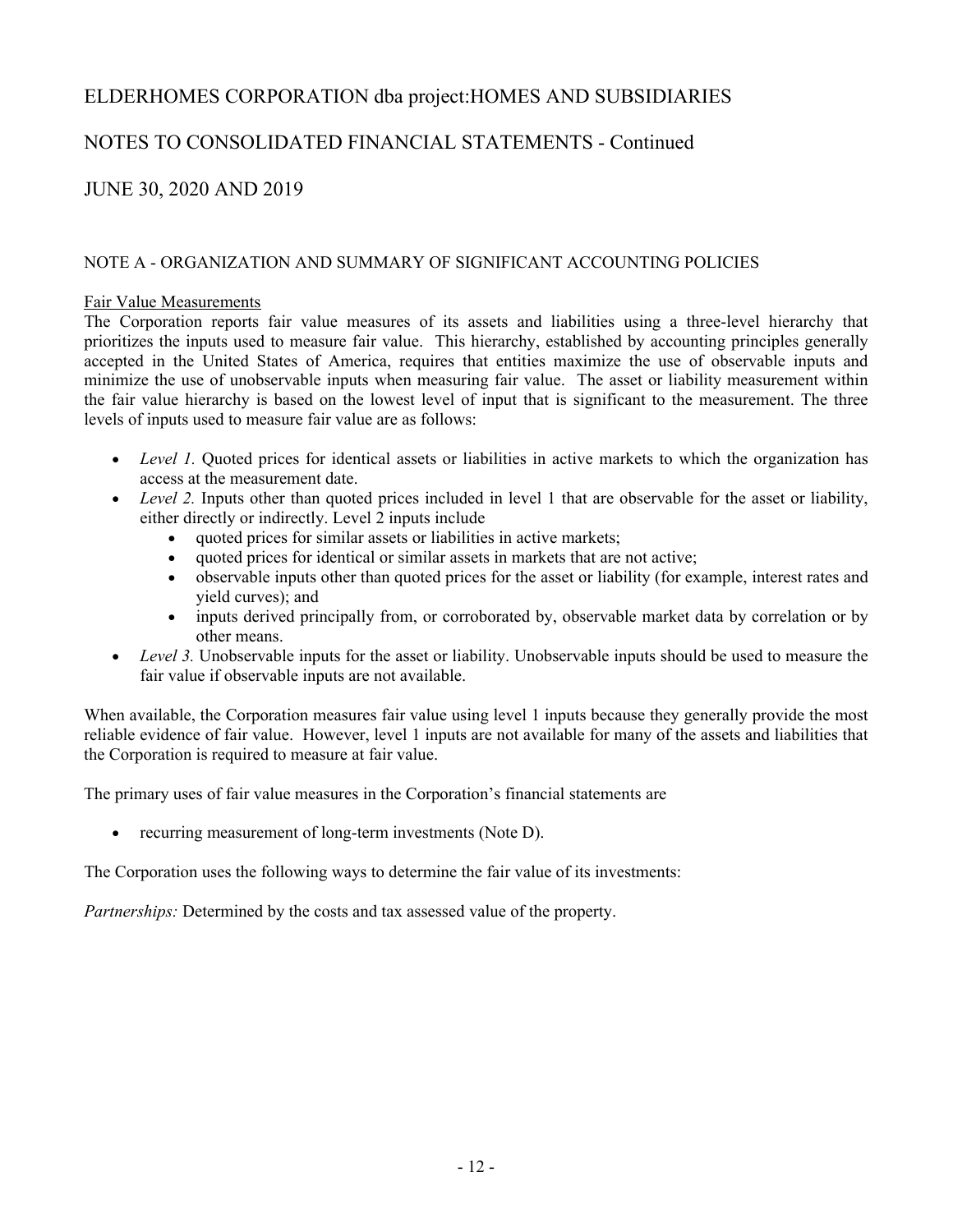# NOTES TO CONSOLIDATED FINANCIAL STATEMENTS - Continued

JUNE 30, 2020 AND 2019

### NOTE A - ORGANIZATION AND SUMMARY OF SIGNIFICANT ACCOUNTING POLICIES - Continued

### Estimates

The preparation of consolidated financial statements requires management to make estimates and assumptions that affect the reported amounts of revenues and expenses during the reporting period and the reported amounts of assets and liabilities as of the date of the financial statements. On an ongoing basis, the Corporation's management evaluates the estimates and assumptions based upon historical experience and various other factors and circumstances. The Corporation's management believes that the estimates and assumptions are reasonable in the circumstances; however, the actual results could differ from those estimates.

### Reclassifications

Certain accounts in the prior-year consolidated financial statements have been reclassified for comparative purposes to conform with the presentation in the current-year consolidated financial statements.

### Principles of Consolidation

The consolidated financial statements include the accounts of the Corporation and its wholly owned subsidiaries. All intercompany transactions and accounts have been eliminated.

### Income Taxes

ElderHomes Corporation dba project:HOMES is exempt from federal income taxes as defined under Section 501(c)(3) of the Internal Revenue Code. However, income from certain activities not directly related to the Corporation's tax-exempt purpose could be subject to taxation as unrelated business income. In addition, the Corporation qualifies for the charitable contribution deduction under Section  $170(b)(1)(A)$  and has been classified as an organization other than a private foundation under Section 509(a)(2).

### Uncertain Tax Positions

The accounting standard on accounting for uncertainty in income taxes addresses the determination of whether tax benefits claimed or expected to be claimed on a tax return should be recorded in the financial statements. Under that guidance, the Corporation may recognize the tax benefit from an uncertain tax position only if it is more likely than not that the tax position will be sustained on examination by taxing authorities based on the technical merits of the position. Examples of tax positions include the tax-exempt status of the Corporation and various positions related to the potential sources of unrelated business taxable income (UBTI). The Corporation has recognized no uncertain tax positions for the years ended June 30, 2020 and 2019. The Corporation is generally no longer subject to examination by the Internal Revenue Service for years prior to 2017.

### Classification of Transactions

All revenues and net gains are reported as increases in net assets without donor restrictions in the statement of activities unless the donor specified the use of the related resources for a particular purpose or in a future period. All expenses and net losses other than losses on endowment investments are reported as decreases in net assets without donor restrictions.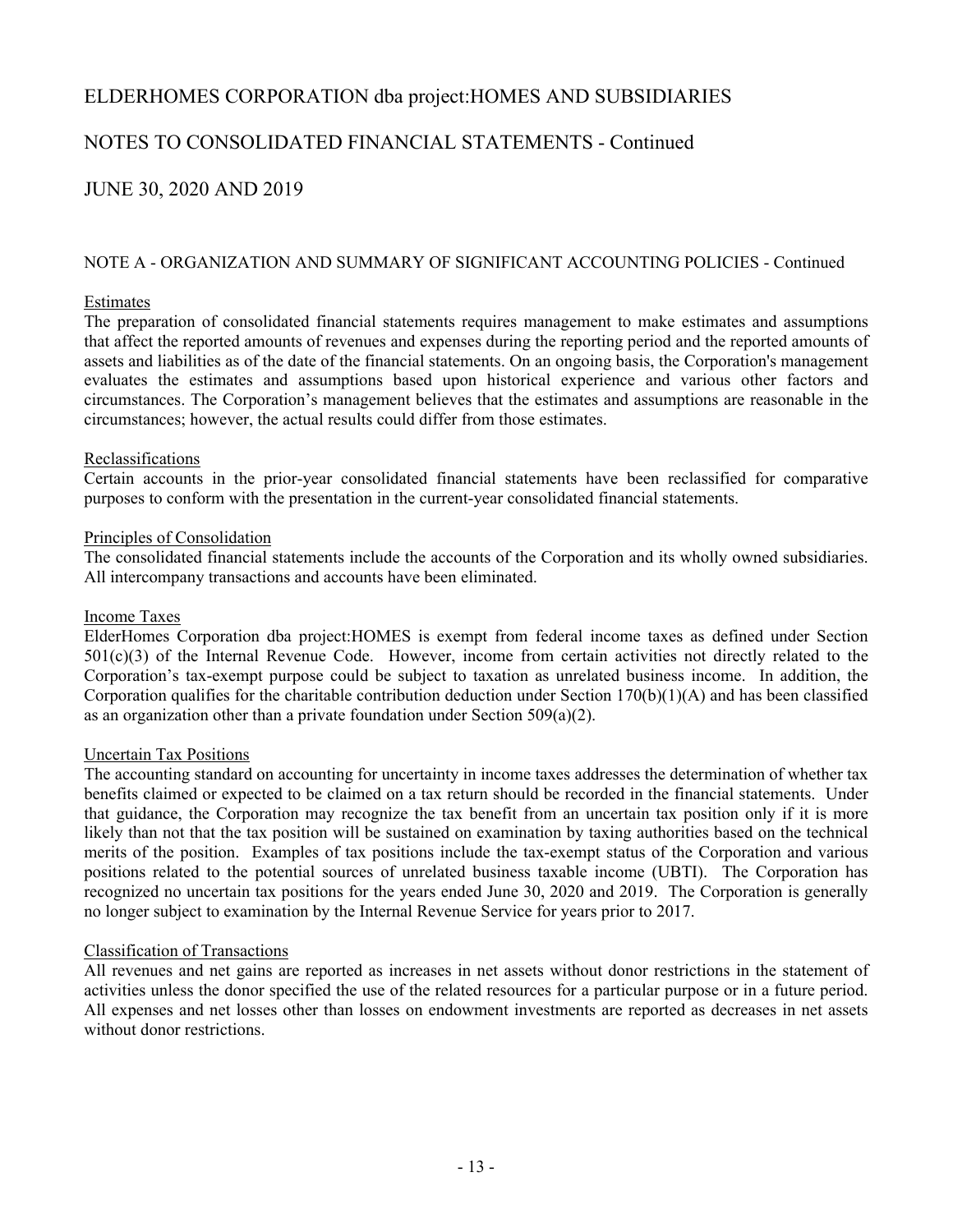# NOTES TO CONSOLIDATED FINANCIAL STATEMENTS - Continued

# JUNE 30, 2020 AND 2019

### NOTE A - ORGANIZATION AND SUMMARY OF SIGNIFICANT ACCOUNTING POLICIES - Continued

### Consolidated Schedule of Expenditures of Federal and Other Awards

The accompanying Consolidated Supplemental Schedule of Expenditures of Federal and Other Awards is presented in accordance with the requirements of Title 2 U.S. *Code of Federal Regulations* (CFR) Part 200, *Uniform Administrative Requirements, Cost Principles, and Audit Requirements for Federal Awards* (Uniform Guidance). Expenditures reported on the Consolidated Supplemental Schedule of Expenditures of Federal and Other Awards are reported on the accrual basis of accounting. Such expenditures are recognized following, as applicable, either the cost principles contained in OMB Circular A-122, *Cost Principles for Non-Profit Organizations* or the cost principles contained in Title 2 U.S. *Code of Federal Regulations* (CFR) Part 200, *Uniform Administrative Requirements, Cost Principles, and Audit Requirements for Federal Awards*, wherein certain types of expenditures are not allowable or are limited as to reimbursement. The Corporation does not use the 10-percent de minimis indirect cost rate as allowed under the Uniform Guidance.

### Cash and Cash Equivalents

Cash equivalents include all deposits in banks and highly liquid investments with original maturity dates of less than three months. The carrying value of cash equivalents approximated fair value because of the short maturities of those financial instruments.

### Accounts Receivable/Allowance

Accounts receivable are primarily unsecured non-interest-bearing amounts due from customers of the Corporation's social enterprise. Management believes that all outstanding accounts receivable are collectible in full, therefore no allowance for uncollectible receivables has been provided.

### Grants Receivable/Allowance

Grants receivable are primarily unsecured non-interest-bearing amounts due from grantors on cost reimbursement or performance grants*.* Management believes that all outstanding grants receivable are collectible in full, therefore no allowance for uncollectible receivables has been provided.

### Inventory

Inventory is stated at the lower of cost or net realizable value. The first-in, first-out method is used to determine the cost of inventory.

### Land, Building, and Equipment

Land, building, and equipment are reported in the consolidated statements of financial position at cost, if purchased, and at fair value at the date of donation, if donated. All land and buildings are capitalized. Equipment is capitalized if it has a cost of \$5,000 or more and a useful life when acquired of more than 1 year. Repairs and maintenance that do not significantly increase the useful life of the asset are expensed as incurred. Depreciation and amortization is computed using the straight-line method over the estimated useful lives of the assets.

Land, building, and equipment are reviewed for impairment when a significant change in the asset's use or another indicator of possible impairment is present. No impairment losses were recognized in the financial statements in the current period.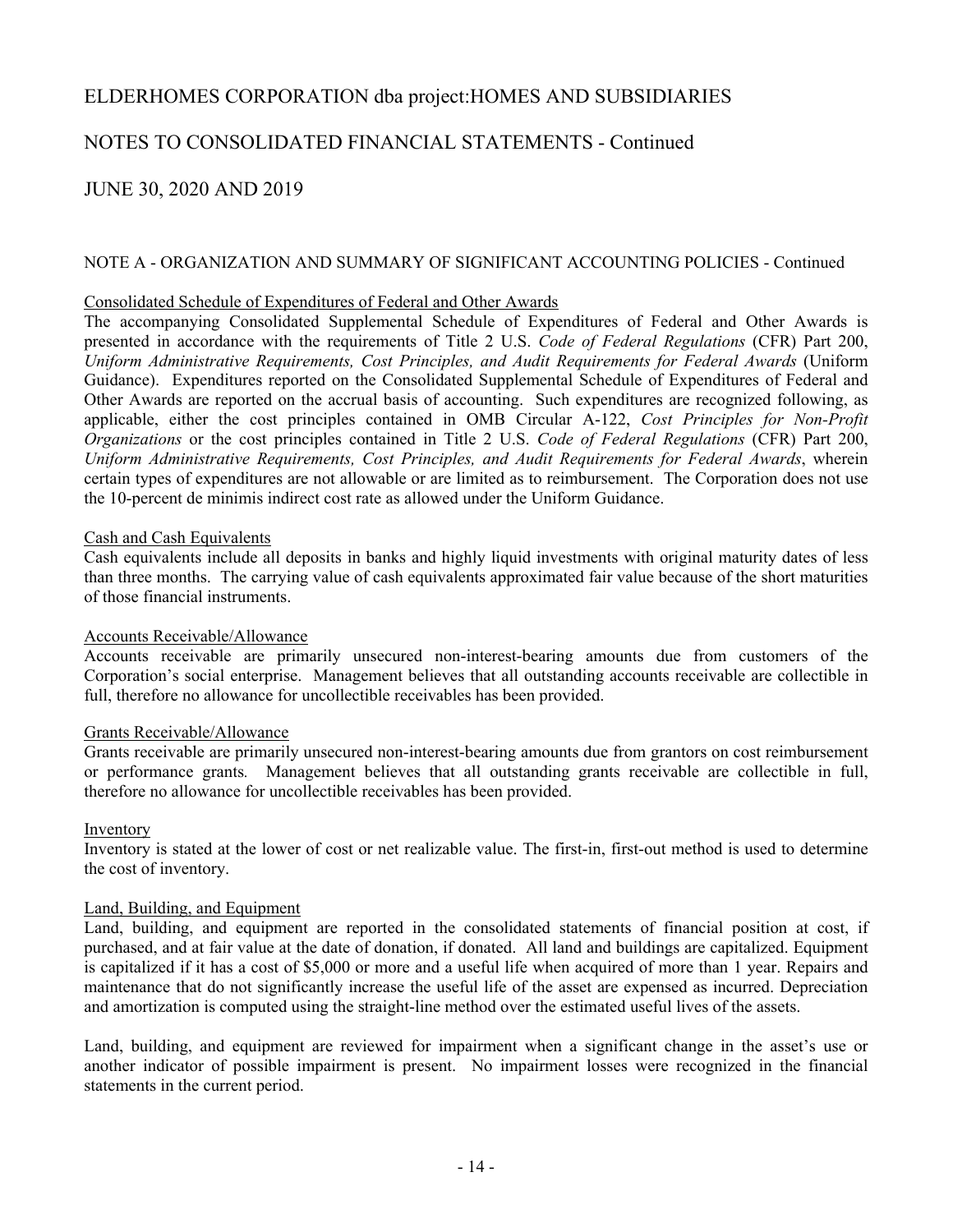# NOTES TO CONSOLIDATED FINANCIAL STATEMENTS - Continued

JUNE 30, 2020 AND 2019

### NOTE A - ORGANIZATION AND SUMMARY OF SIGNIFICANT ACCOUNTING POLICIES - Continued

### Investments – partnerships

Investments - partnerships are reported at fair value with changes to fair value reported as investment return in the consolidated statements of activities.

### Net Assets

The financial statements report net assets and changes in net assets in two classes that are based upon the existence or absence of restrictions on use that are placed by its donors, as follows:

### Net Assets Without Donor Restrictions

Net assets without donor restrictions are resources available to support operations. The only limits on the use of these net assets are the broad limits resulting from the nature of the Corporation, the environment in which it operates, the purposes specified in its corporate documents and its application for tax-exempt status, and any limits resulting from contractual agreements with creditors and others that are entered into in the course of its operations.

### Net Assets With Donor Restrictions

Net assets with donor restrictions are resources that are restricted by a donor for use for a particular purpose or in a particular future period. Some donor-imposed restrictions are temporary in nature, and the restriction will expire when the resources are used in accordance with the donor's instructions or when the stipulated time has passed. Other donor-imposed restrictions are perpetual in nature; the Corporation must continue to use the resources in accordance with the donor's instructions.

The Corporation's unspent contributions are included in this class if the donor limited their use.

When a donor's restriction is satisfied, either by using the resources in the manner specified by the donor or by the passage of time, the expiration of the restriction is reported in the consolidated financial statements by reclassifying the net assets from net assets with donor restrictions to net assets without donor restrictions. Net assets restricted for acquisition of buildings or equipment (or less commonly, the contribution of those assets directly) are reported as net assets with donor restrictions until the specified asset is placed in service by the Corporation, unless the donor provides more specific directions about the period of its use.

### Contributions

Contributions, including unconditional promises to give, are recognized when received. All contributions are reported as increases in net assets without donor restrictions unless use of the contributed assets is specifically restricted by the donor. Amounts received that are restricted by the donor to use in future periods or for specific purposes are reported as increases in net assets with donor restrictions. Conditional promises, such as matching grants, are not recognized until they become unconditional, that is, until all conditions on which they depend are substantially met.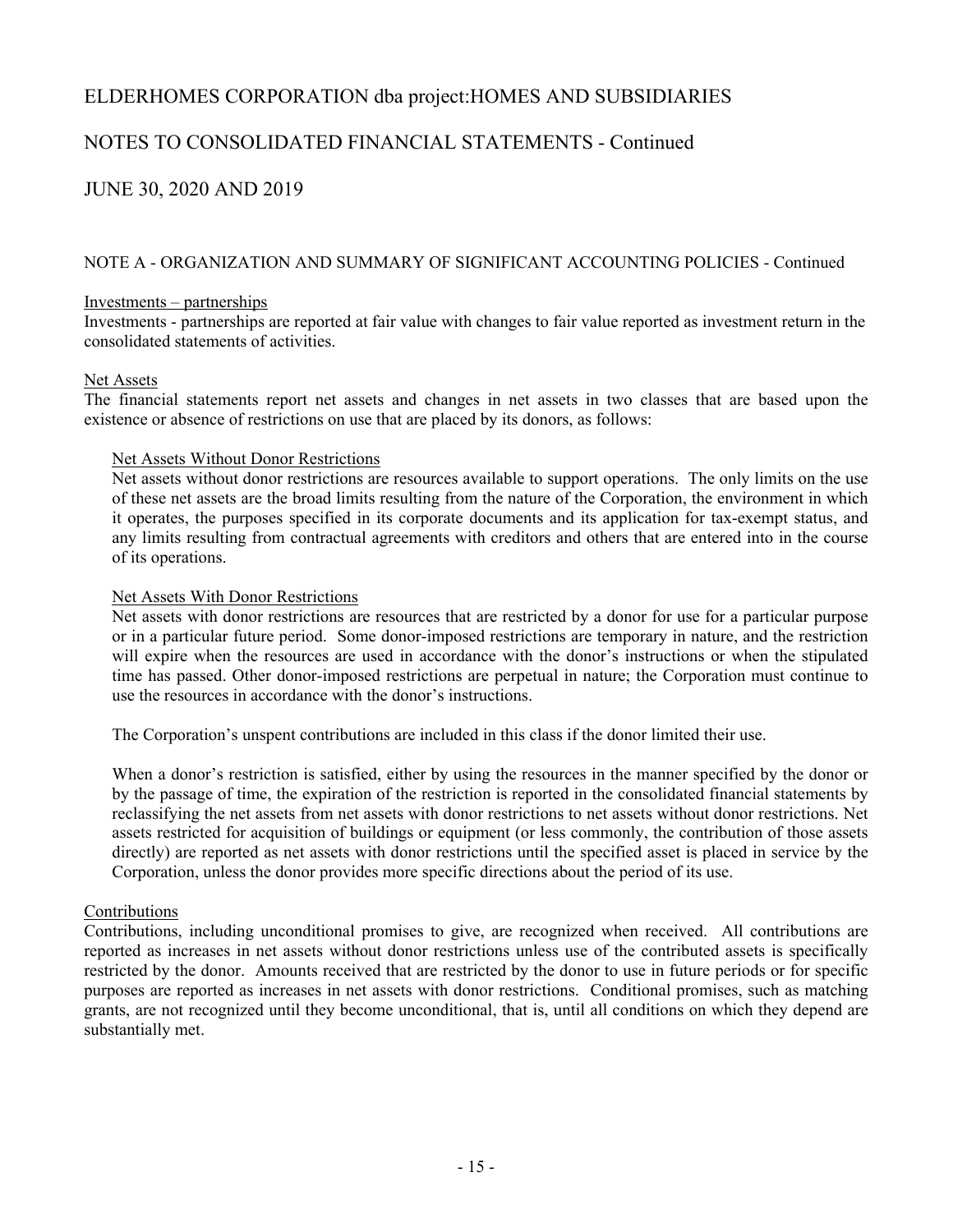# NOTES TO CONSOLIDATED FINANCIAL STATEMENTS - Continued

# JUNE 30, 2020 AND 2019

### NOTE A - ORGANIZATION AND SUMMARY OF SIGNIFICANT ACCOUNTING POLICIES - Continued

### Grant Revenue

Grant revenue is recognized when the qualifying costs are incurred for cost-reimbursement grants or contracts or when a unit of service is provided for performance grants. Grant revenue from federal agencies is subject to independent audit under the Office of Management and Budget's audit requirements for federal awards and review by grantor agencies. The review could result in the disallowance of expenditures under the terms of the grant or reductions of future grant funds. Based on prior experience, the Corporation's management believes that costs ultimately disallowed, if any, would not materially affect the financial position of the Corporation.

All programs have been reported for the twelve-month periods ended June 30, 2020 and 2019. The contract periods covered in this report are as follows for the major funding sources.

| Virginia Department of Housing and<br><b>Community Development:</b> |                                                                                    |
|---------------------------------------------------------------------|------------------------------------------------------------------------------------|
| Weatherization                                                      | July 1, 2019 to June 30, 2020 and July 1, 2018 to June 30, 2019                    |
| <b>LIHEAP</b>                                                       | October 1, 2019 to September 30, 2020 and October 1, 2018 to<br>September 30, 2019 |
| City of Richmond:                                                   |                                                                                    |
| Residential Rehabilitation                                          | July 1, 2019 to June 30, 2020 and July 1, 2018 to June 30, 2019                    |
| Neighborhood Assistance                                             | July 1, 2019 to June 30, 2020 and July 1, 2018 to June 30, 2019                    |
| <b>Lead Remediation</b>                                             | March 1, 2020 to February 28, 2021 and March 1, 2019 to<br>February 28, 2020       |
| County of Chesterfield:                                             |                                                                                    |
| Comprehensive Housing Rehabilitation                                | July 1, 2019 to June 30, 2020 and July 1, 2018 to June 30, 2019                    |
| <b>Lead Remediation</b>                                             | March 12, 2020 to March 11, 2023                                                   |
| County of Henrico:                                                  |                                                                                    |
| Residential Rehabilitation                                          | October 1, 2019 to September 30, 2020 and October 1, 2018 to<br>September 30, 2019 |
| City of Hopewell:                                                   |                                                                                    |
| Residential Rehabilitation                                          | July 1, 2019 to June 30, 2020 and July 1, 2018 to June 30, 2019                    |
| City of Petersburg:                                                 |                                                                                    |
| Residential Rehabilitation                                          | July 1, 2019 to June 30, 2020 and July 1, 2018 to June 30, 2019                    |
| City of Colonial Heights:                                           |                                                                                    |
| Residential Rehabilitation                                          | July 1, 2019 to June 30, 2020 and July 1, 2018 to June 30, 2019                    |

### Revenue Recognition Policy

Revenue is measured based on consideration specified in a contract with a customer. The Corporation recognizes revenue when it satisfies a performance obligation by transferring control over a product or service to a customer.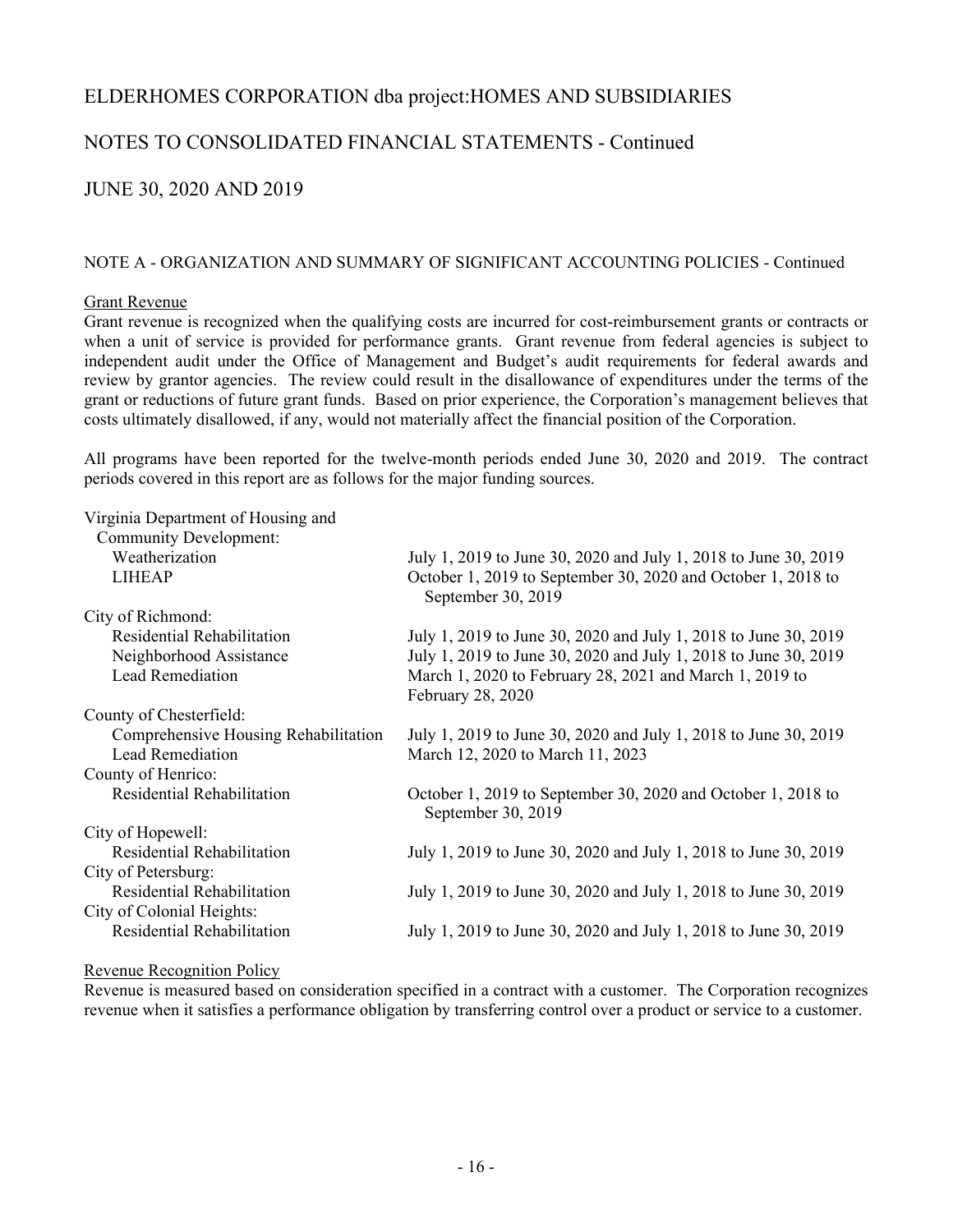# NOTES TO CONSOLIDATED FINANCIAL STATEMENTS - Continued

JUNE 30, 2020 AND 2019

### NOTE A - ORGANIZATION AND SUMMARY OF SIGNIFICANT ACCOUNTING POLICIES - Continued

### Performance Obligations

*Sale of houses and distributor goods* - For performance obligations related to the sale of houses and distributor goods, control transfers to the customer at a point in time. Revenue is recognized as the services or products are provided. The Corporation does not have any significant financing components as payment is received at or shortly after the point of sale.

*Development and monitoring fees* - For performance obligations related to development and monitoring services, control transfers to the Corporation over time. The Corporation provides development management and consulting services for various real estate developments during the construction phase and manages assets for Senior Affordable Housing projects. Revenue is recognized ratably over time.

### Expense Recognition and Allocation

The cost of providing the Corporation's programs and other activities is summarized on a functional basis in the consolidated statements of activities and consolidated statement of functional expenses. Expenses that can be identified with a specific program or support service are charged directly to that program or support service. Costs common to multiple functions have been allocated among the various functions benefited using a reasonable allocation method that is consistently applied, as follows:

- Salaries and wages, benefits, and payroll taxes are allocated based on activity reports prepared by key personnel.
- Occupancy, depreciation, insurance, professional services, and other expenses are allocated based on management's best estimate of the distribution of costs across programs.

Approximately every three years, or more often if programs are added, the bases on which costs are allocated are evaluated.

General and administrative expenses include those costs that are not directly identifiable with any specific program, but which provide for the overall support and direction of the Corporation.

Fundraising costs are expensed as incurred. The Corporation generally does not conduct its fundraising activities in conjunction with its other activities. Additionally, advertising costs are expensed as incurred.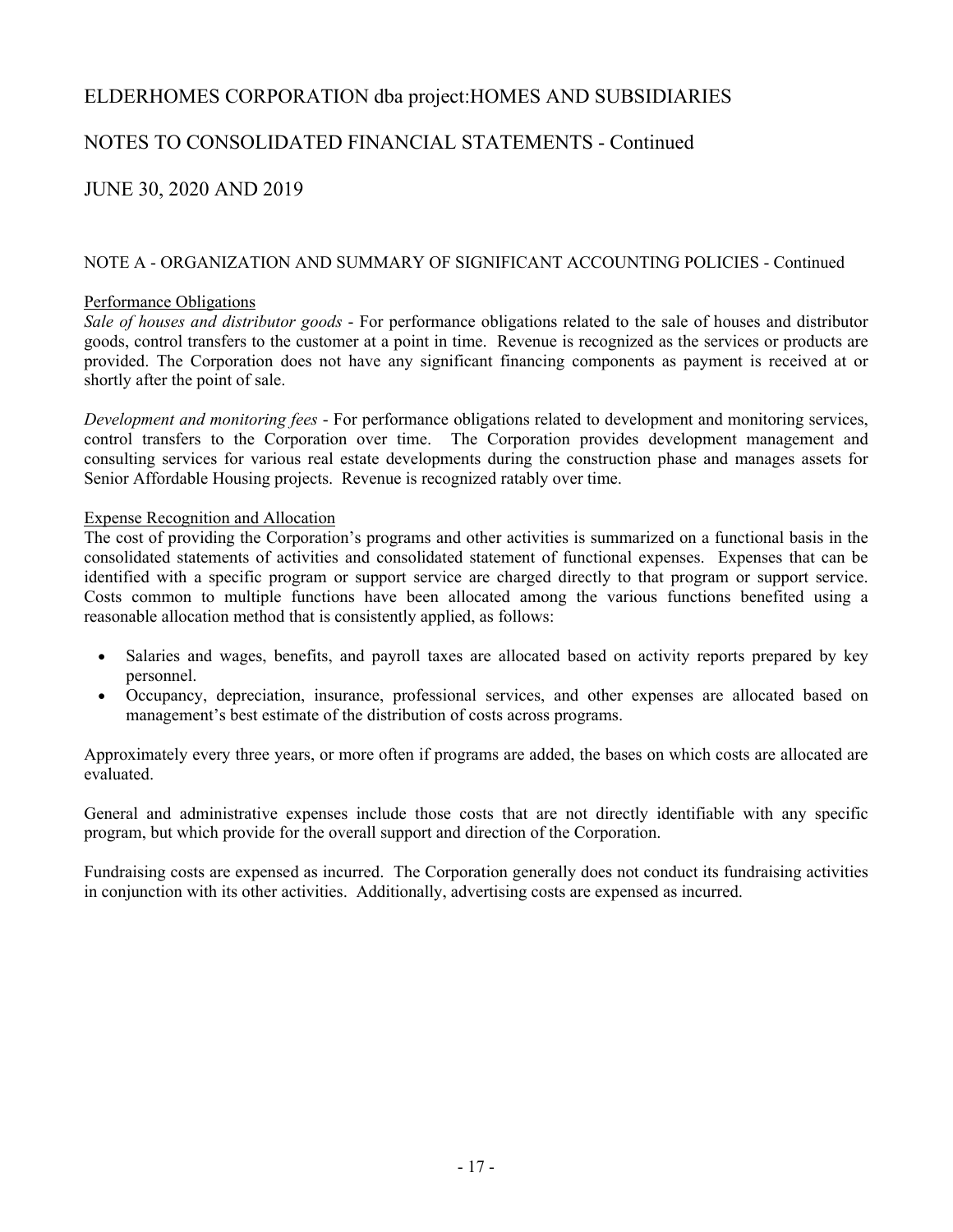# NOTES TO CONSOLIDATED FINANCIAL STATEMENTS - Continued

### JUNE 30, 2020 AND 2019

### NOTE B - LIQUIDITY

Financial assets available for general expenditure, that is, without donor or other restrictions limiting their use, within one year of June 30, 2020:

| Financial assets:                            |             |
|----------------------------------------------|-------------|
| Cash and cash equivalents                    | \$4,059,825 |
| Accounts receivable                          | 25,378      |
| Grants receivable                            | 1,274,148   |
| Total financial assets                       | 5,359,351   |
| Less financial assets held to meet donor-    |             |
| imposed restrictions:                        |             |
| Purpose restricted net assets (Note H)       | 350,578     |
| Total financial assets available for general |             |
| expenditures within one year                 | \$5,008,773 |

As part of the Corporation's liquidity management plan, cash in excess of daily requirements is invested in shortterm interest earning accounts. The Corporation maintains a revolving line of credit of \$950,000 to cover shortterm cash needs (Note E).

### NOTE C - INVESTMENTS - PARTNERSHIPS

The Corporation measured the fair value of investments as of June 30, 2020 and 2019 using level 2 inputs under the cost approach as summarized below:

| June 30, 2020          | Cost    | Fair Market<br>Value |
|------------------------|---------|----------------------|
| Partnerships (Level 2) | 801,524 | 801,524              |
|                        |         | Fair Market          |
| June 30, 2019          | Cost    | Value                |
| Partnerships (Level 2) | 750,632 | 750,632              |

### NOTE D - INVESTMENT IN SUBSIDIARIES AND RELATED PARTY TRANSACTIONS

The Corporation has six wholly owned subsidiaries, Conservation Strategies, Inc., Elder Properties, Inc., William Byrd II, L.P., Elder Properties II, Inc., Elder Properties III, Inc., and project:HOMES Properties II, LLC, which hold general partnership interests in limited partnerships which develop low-income housing. The Corporation's share of the liabilities of these partnerships approximated \$1,413,931 and \$1,463,117 as of June 30, 2020 and 2019, respectively, for which the Corporation is contingently liable. Management believes that the assets of these partnerships are sufficient to satisfy the debt of the partnerships.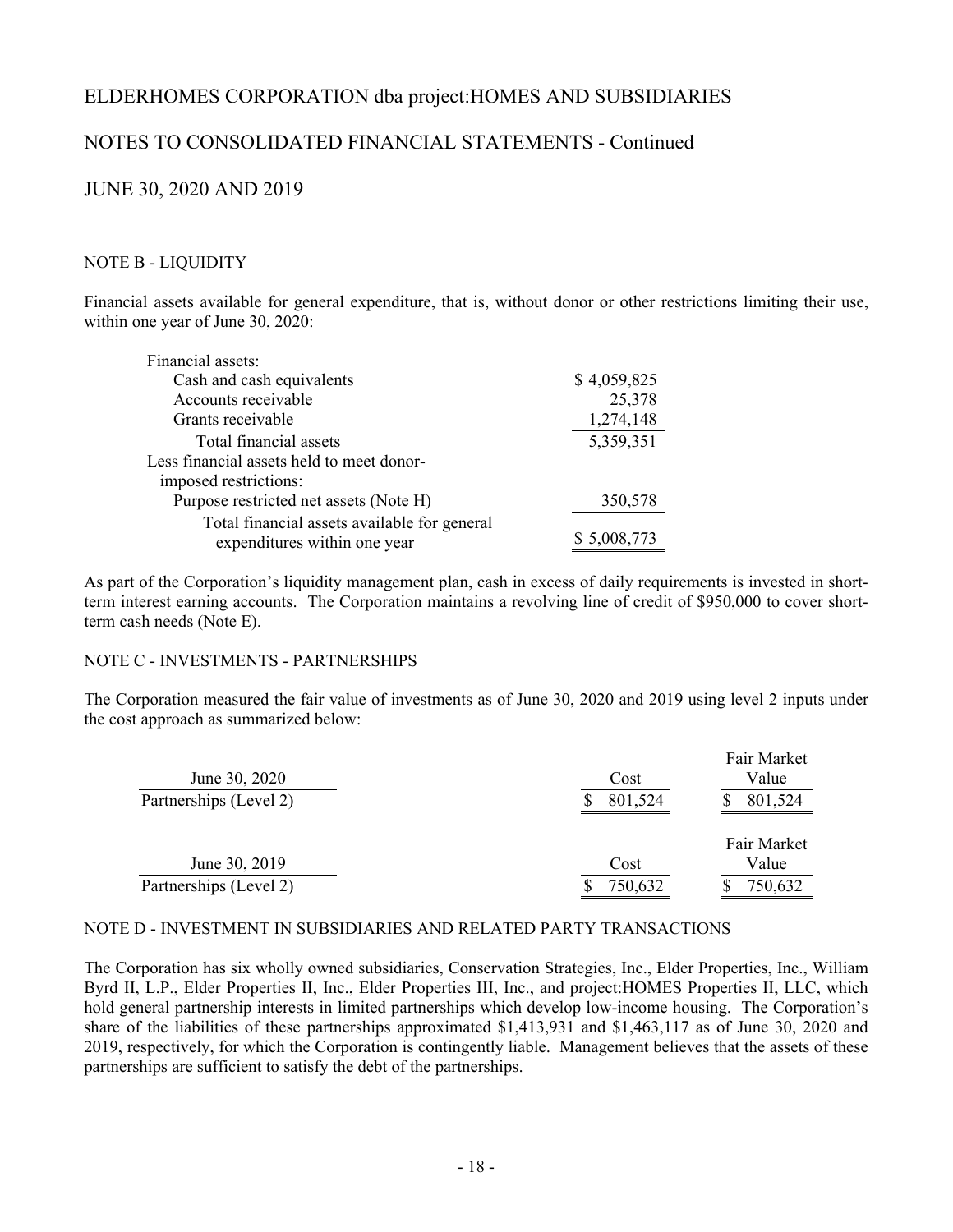# NOTES TO CONSOLIDATED FINANCIAL STATEMENTS - Continued

JUNE 30, 2020 AND 2019

### NOTE E - LINE OF CREDIT

The Corporation had available an unsecured line of credit totaling \$950,000 carrying interest at the higher of 4% or prime plus .25% as of June 30, 2020 and 2019. Borrowings on the line of credit totaled \$0 as of June 30, 2020 and 2019. The line matures October 15, 2020.

### NOTE F - LONG-TERM DEBT

Long-term debt as of June 30, 2020 and 2019 was as follows:

|                                                                                                                                                                                                            | 2020        | 2019                   |
|------------------------------------------------------------------------------------------------------------------------------------------------------------------------------------------------------------|-------------|------------------------|
| Note payable at 4.50% interest in monthly installments of<br>\$599, maturing February 5, 2021, secured by a vehicle<br>with a net book value of \$0                                                        | \$<br>4,654 | $\mathbb{S}$<br>11,465 |
| Note payable at 6.09% interest in monthly installments of<br>\$1,068, maturing September 16, 2021, secured by two<br>vehicles with net book value of \$11,917                                              | 16,388      | 26,966                 |
| Notes payable at 0% interest in monthly installments of<br>\$1,081, maturing September 11, 2023, secured by two<br>vehicles with net book value of \$41,082                                                | 43,244      | 55,136                 |
| Mortgages payable at 4.75% interest in monthly<br>installments of \$1,453, scheduled to mature between<br>September 30, 2022 and July 31, 2023, secured by<br>buildings with a net book value of \$239,346 | 243,595     | 249,122                |
| Notes payable at 7.74% interest in monthly installments of<br>\$1,259, maturing December 31, 2024, secured by two<br>vehicles with net book value of \$57,105                                              | 58,748      |                        |
| Mortgage payable at 5.13% in monthly installments of<br>\$4,627, maturing October 5, 2031, secured by a<br>building with a net book value of \$572,699                                                     | 474,654     | 504,576                |
| Unsecured advance from Virginia Housing Development<br>Authority with no stated interest, forgiven 5% annually<br>beginning on the twenty-first anniversary of the note,                                   |             |                        |
| June 30, 2027                                                                                                                                                                                              | 433,488     | 433,488                |
|                                                                                                                                                                                                            | \$1,274,771 | \$1,280,753            |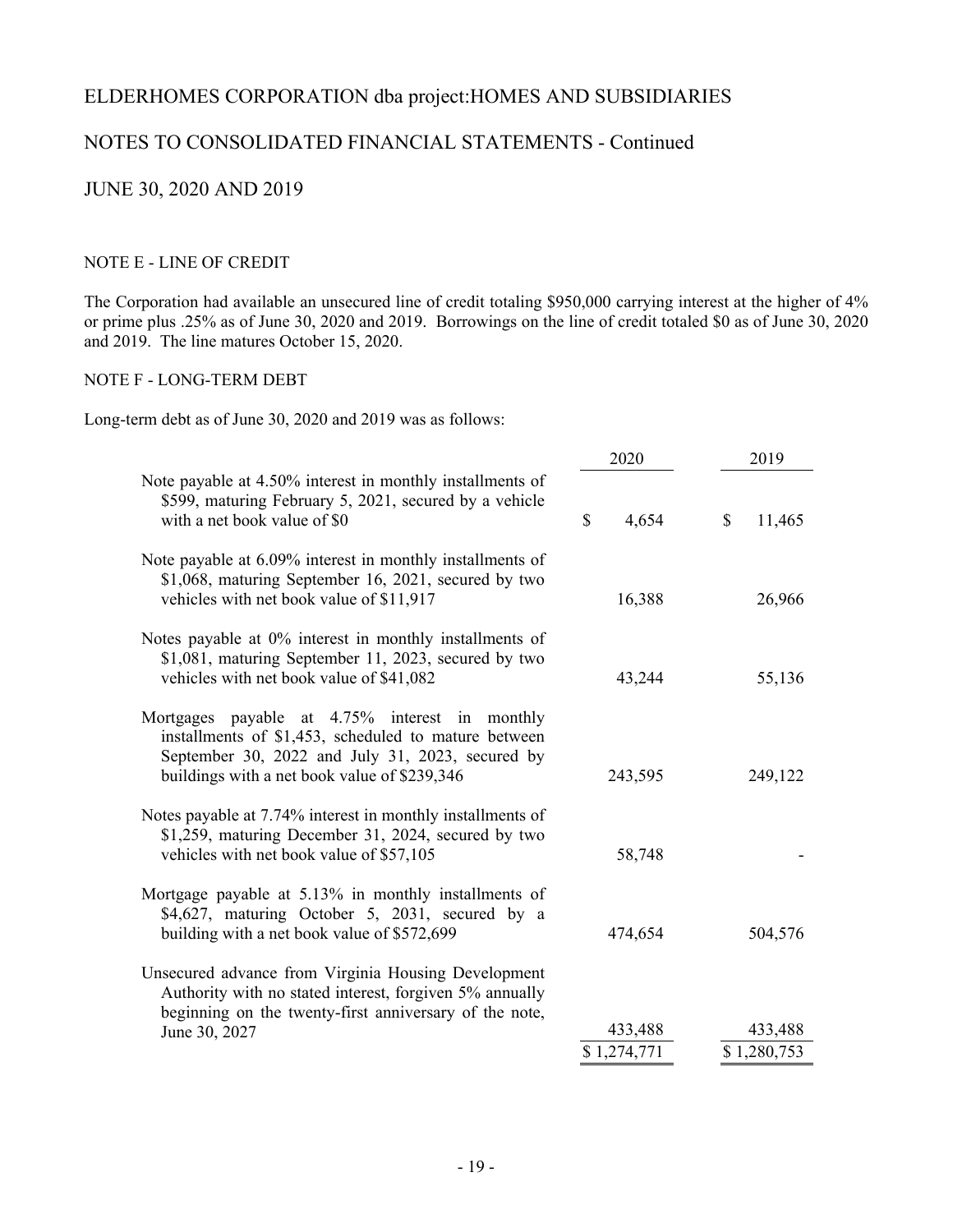# NOTES TO CONSOLIDATED FINANCIAL STATEMENTS - Continued

### JUNE 30, 2020 AND 2019

### NOTE F - LONG-TERM DEBT - Continued

Principal payments due over the next five years, including unsecured advance to be forgiven, are as follows:

| Year                             |              |
|----------------------------------|--------------|
| 2021                             | \$<br>79,058 |
| 2022                             | 69,200       |
| 2023                             | 203,571      |
| 2024                             | 144,938      |
| 2025                             | 48,194       |
| Thereafter                       | 729,810      |
|                                  | 1,274,771    |
| Unsecured advance to be forgiven | 433,488      |
|                                  | 841,283      |

### NOTE G - PAYCHECK PROTECTION PROGRAM (PPP) LOAN

On April 20, 2020, the Corporation received loan proceeds in the amount of \$525,418 under the Paycheck Protection Program (PPP). The PPP, established as part of the Coronavirus Aid, Relief and Economic Security Act ("CARES Act"), provided for loans to qualifying organizations for amounts up to 2.5 times of the average monthly payroll expenses of the qualifying organization. The loans and accrued interest are forgivable after eight weeks, or an optional twenty-four weeks, as long as the borrower used the loan proceeds for eligible purposes, including payroll, benefits, rent and utilities, and maintains its payroll levels. The amount of loan forgiveness is reduced if the borrower terminated employees or reduced salaries during the eight or twenty-four week period.

The Corporation expects to use 100% of the loan proceeds for qualifying expenses and therefore believes that the PPP's eligibility criteria will be met and the loan proceeds represent, in substance, a grant that is expected to be forgiven. In accordance with FASB 958-605 loan proceeds that are expected to be forgiven may be accounted for as conditional contributions. However, the Corporation has elected to wait for the loan to be legally forgiven before recognition in the accompanying statement of activities.

### NOTE H - NET ASSETS WITH DONOR RESTRICTIONS

As of June 30, 2020 and 2019, net assets with donor restrictions totaling \$350,578 and \$346,699, respectively were available for the volunteer services program.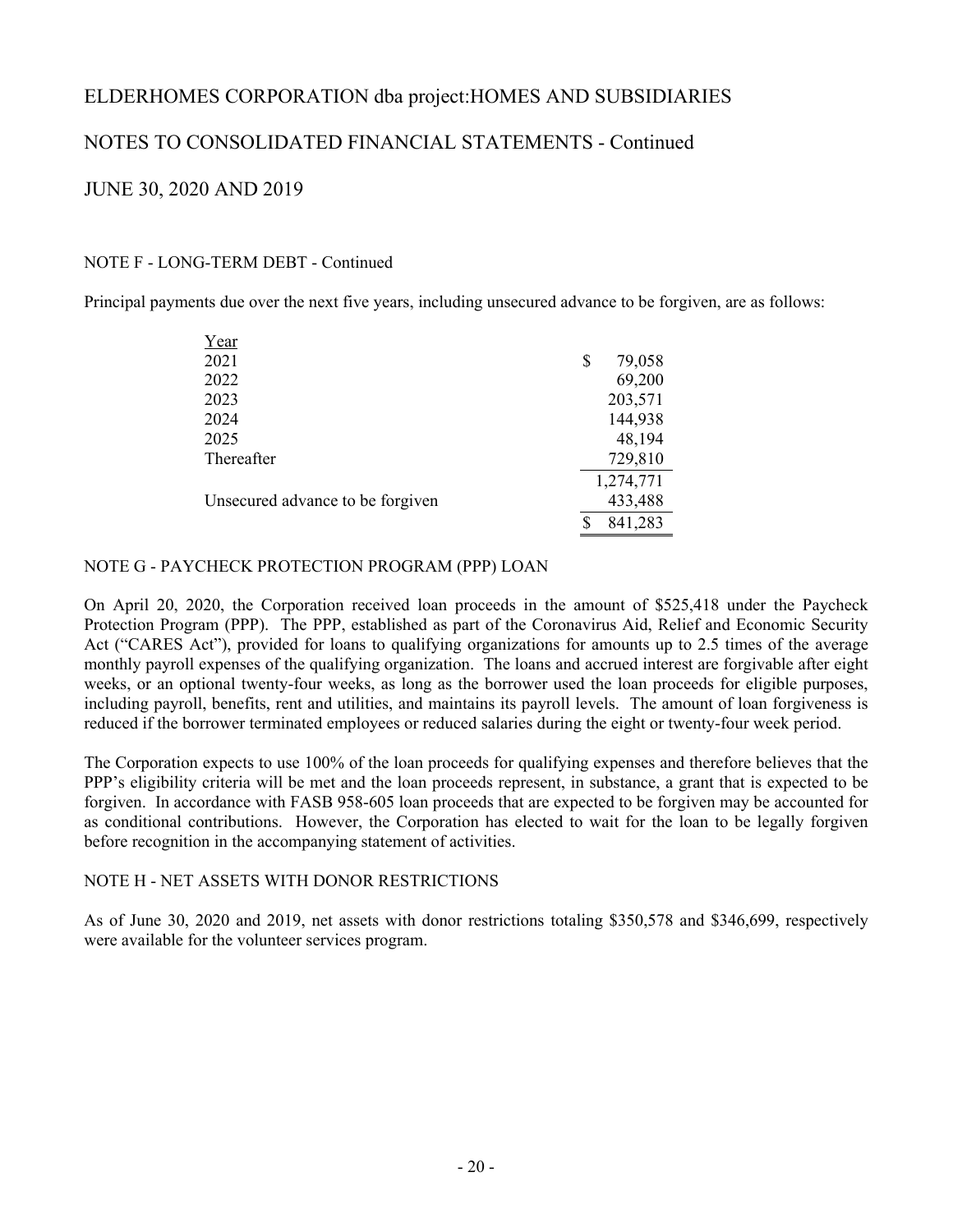# NOTES TO CONSOLIDATED FINANCIAL STATEMENTS - Continued

# JUNE 30, 2020 AND 2019

### NOTE I - DISAGGREGATION OF REVENUE FROM CONTRACTS WITH CUSTOMERS

The following table disaggregates the Corporation's revenue based on the time of satisfaction of performance obligations for the years ended June 30, 2020 and 2019:

|                                                      | 2020            | 2019        |
|------------------------------------------------------|-----------------|-------------|
| Performance obligations satisfied at a point in time |                 |             |
| House sales                                          | 4,119,505<br>S. | \$3,837,640 |
| Distributor sales                                    | 219,170         | 255,465     |
| Total revenue from performance obligations           |                 |             |
| satisfied at a point in time                         | 4,338,675       | 4,093,105   |
| Performance obligations satisfied over time          |                 |             |
| Development and monitoring fees                      | 101,315         | 130,135     |
| Total revenue from contracts with customers          | 4,439,990       | 4,223,240   |
|                                                      |                 |             |

### NOTE J - FUNDING AND CONTRIBUTIONS

The major federal and state funding sources for the Corporation are listed in the Supplemental Consolidated Schedule of Expenditures of Federal and Other Awards. The receivables recorded represent grant revenues earned but not received and appropriations earned but unpaid from the government entities in the Corporation's service region as of the end of the year.

### NOTE K - PENSION PLAN

The Corporation sponsors a defined contribution pension plan covering all employees who are at least twenty-one years old and have been employed by the Corporation for more than one year. The Corporation's contributions and costs were determined as four percent of covered employees' compensation and totaled \$77,052 and \$73,922 for the years ended June 30, 2020 and 2019, respectively.

### NOTE L - CONTINGENT LIABILITIES

Amounts received or receivable from grants are subject to audit and adjustment by the granting agency. Any disallowed claims, including amounts already collected, may constitute a liability of the applicable funds. The amount, if any, of expenditures which may be disallowed by the grantor cannot be determined at this time although the Corporation expects such amounts, if any, to be immaterial.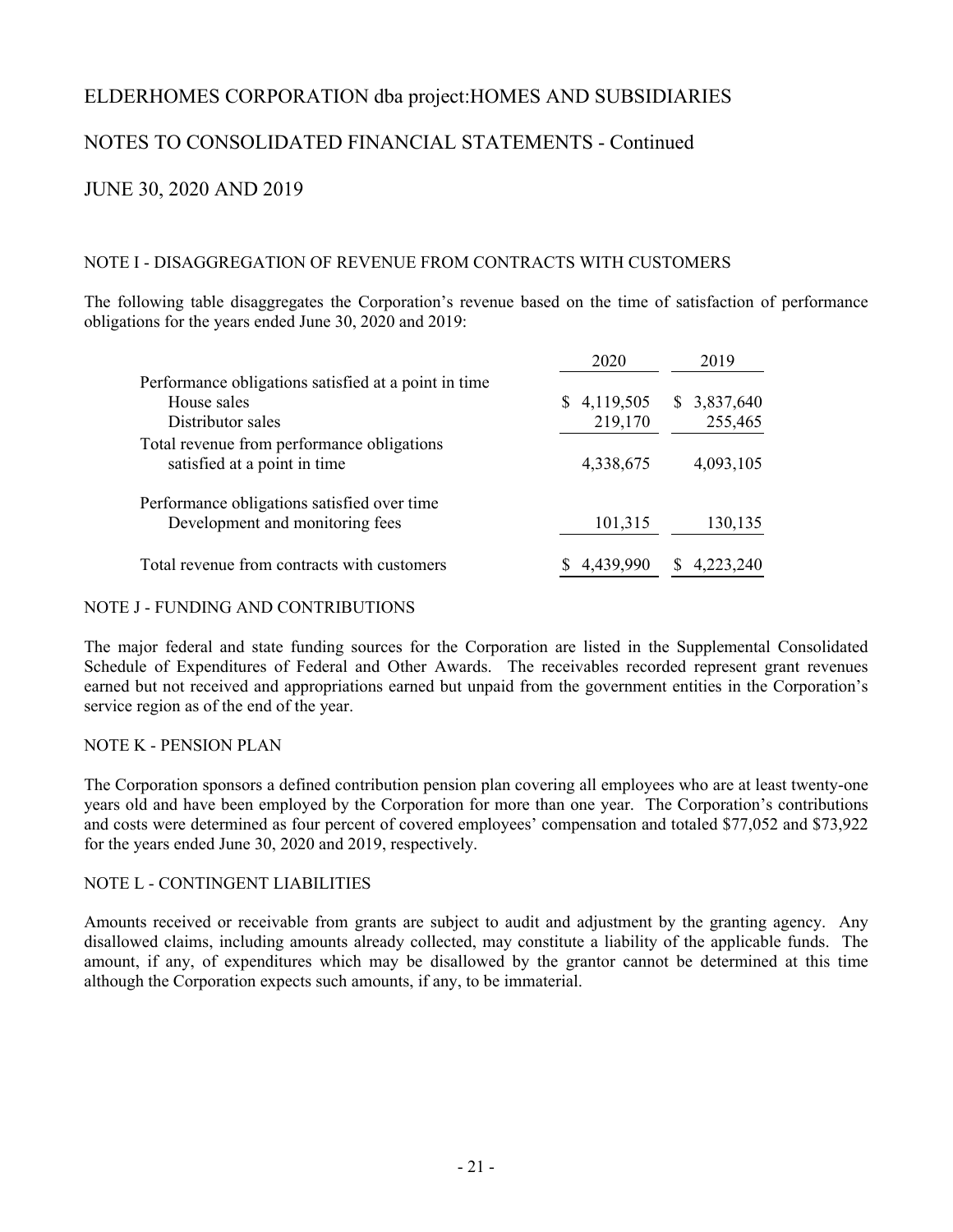# NOTES TO CONSOLIDATED FINANCIAL STATEMENTS - Continued

# JUNE 30, 2020 AND 2019

### NOTE M - CONCENTRATIONS

As of June 30, 2020 and 2019, deposits were insured by the Federal Deposit Insurance Corporation (FDIC) up to \$250,000 per financial institution. As of June 30, 2020, the Corporation had deposits totaling \$3,772,124 in excess of FDIC coverage. As of June 30, 2019, the Corporation maintained bank accounts in one financial institution with deposits totaling \$2,628,742 in excess of FDIC coverage.

### NOTE N - SUBSEQUENT EVENTS

In the preparation of its consolidated financial statements, the Corporation considered subsequent events through September 29, 2020, which was the date the consolidated financial statements were available to be issued.

On September 3, 2020, the Corporation closed an agreement to purchase real estate in Chester, Virginia. The settlement price was \$1,950,000 paid partially in cash and financed with a long-term note payable with a commercial bank in the amount of \$1,447,500. The note is payable in 59 monthly payments of \$7,286 with interest at 3.5% and one lump-sum payment on September 3, 2025. The note is collateralized by the underlying real estate assets purchased. The note requires the Corporation to comply with various affirmative covenants throughout the term of the note.

On January 30, 2020, the World Health Organization ("WHO") announced a global health emergency because of a new strain of coronavirus originating in Wuhan, China (the "COVID-19 outbreak") and the risks to the international community as the virus spreads globally beyond its point of origin. In March 2020, the WHO classified the COVID-19 outbreak as a pandemic, based on the rapid increase in exposure globally. The full impact of the COVID-19 outbreak continues to evolve as of the date of this report. As such, it is uncertain as to the full magnitude that the pandemic will have on the Corporation's financial condition, liquidity, and future results of operations. Management is actively monitoring the global situation on its financial condition, liquidity, operations, suppliers, industry, and workforce. Given the daily evolution of the COVID-19 outbreak and the global responses to curb its spread, the Corporation is not able to estimate the effects of the COVID-19 outbreak on its results of operations, financial condition, or liquidity for fiscal year 2021.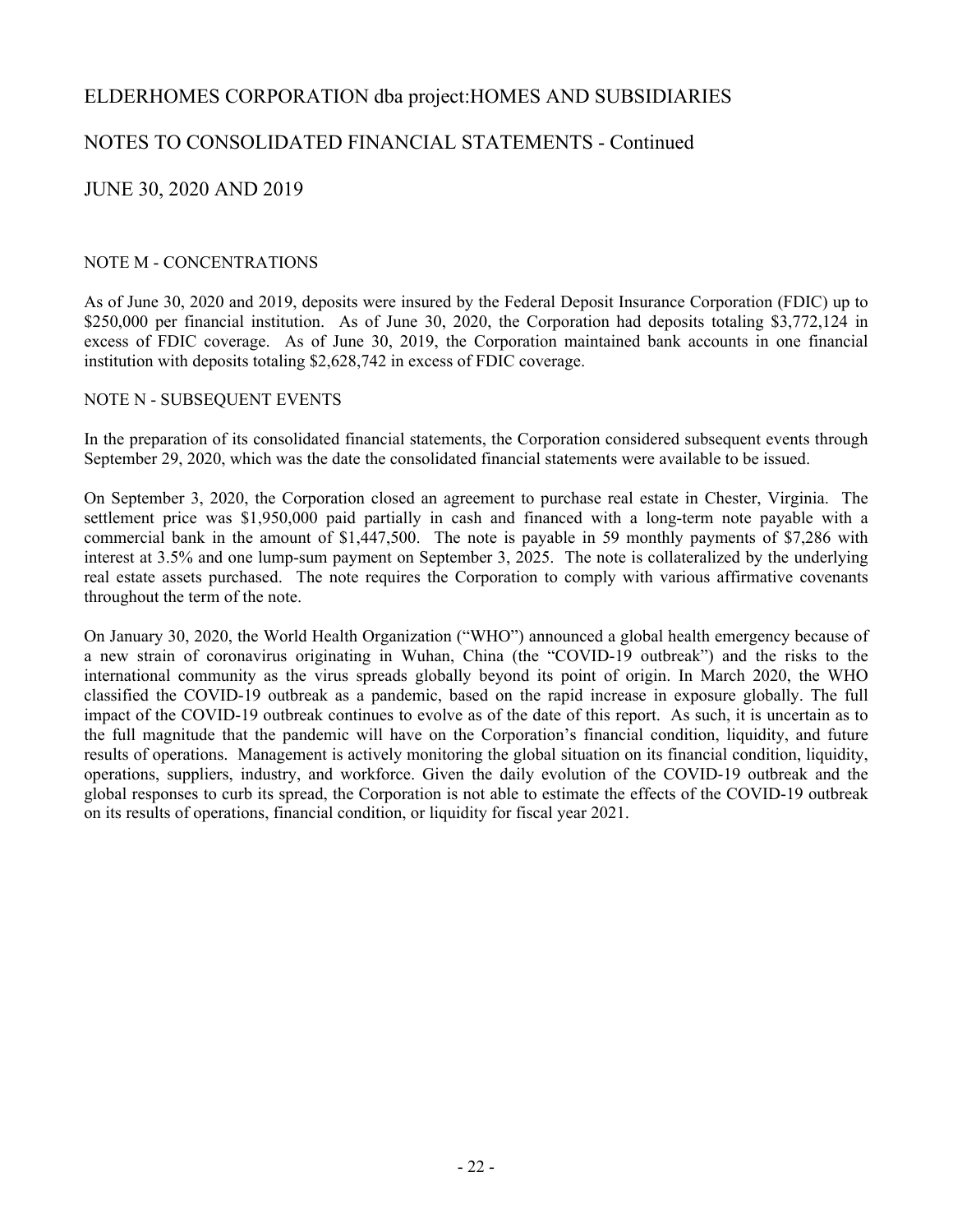

### INDEPENDENT AUDITOR'S REPORT ON INTERNAL CONTROL OVER FINANCIAL REPORTING AND ON COMPLIANCE AND OTHER MATTERS BASED ON AN AUDIT OF FINANCIAL STATEMENTS PERFORMED IN ACCORDANCE WITH *GOVERNMENT AUDITING STANDARDS*

To the Board of Directors ElderHomes Corporation dba project:HOMES and Subsidiaries Richmond, Virginia

We have audited, in accordance with the auditing standards generally accepted in the United States of America and the standards applicable to financial audits contained in *Government Auditing Standards* issued by the Comptroller General of the United States, the consolidated financial statements of ElderHomes Corporation dba project:HOMES (a nonprofit organization) and Subsidiaries (the "Corporation"), which comprise the consolidated statement of financial position as of June 30, 2020, and the related consolidated statements of activities, functional expenses, and cash flows for the year then ended, and the related notes to the consolidated financial statements, and have issued our report thereon dated September 29, 2020.

### **Internal Control over Financial Reporting**

In planning and performing our audit of the consolidated financial statements, we considered the Corporation's internal control over financial reporting (internal control) to determine the audit procedures that are appropriate in the circumstances for the purpose of expressing our opinion on the consolidated financial statements, but not for the purpose of expressing an opinion on the effectiveness of the Corporation's internal control. Accordingly, we do not express an opinion on the effectiveness of the Corporation's internal control.

A *deficiency in internal control* exists when the design or operation of a control does not allow management or employees, in the normal course of performing their assigned functions, to prevent, or detect and correct, misstatements on a timely basis. A *material weakness* is a deficiency, or a combination of deficiencies, in internal control, such that there is a reasonable possibility that a material misstatement of the entity's financial statements will not be prevented, or detected and corrected on a timely basis. A *significant deficiency* is a deficiency, or a combination of deficiencies, in internal control that is less severe than a material weakness, yet important enough to merit attention by those charged with governance.

Our consideration of internal control was for the limited purpose described in the first paragraph of this section and was not designed to identify all deficiencies in internal control that might be material weaknesses or significant deficiencies. Given these limitations, during our audit we did not identify any deficiencies in internal control that we consider to be material weaknesses. However, material weaknesses may exist that have not been identified.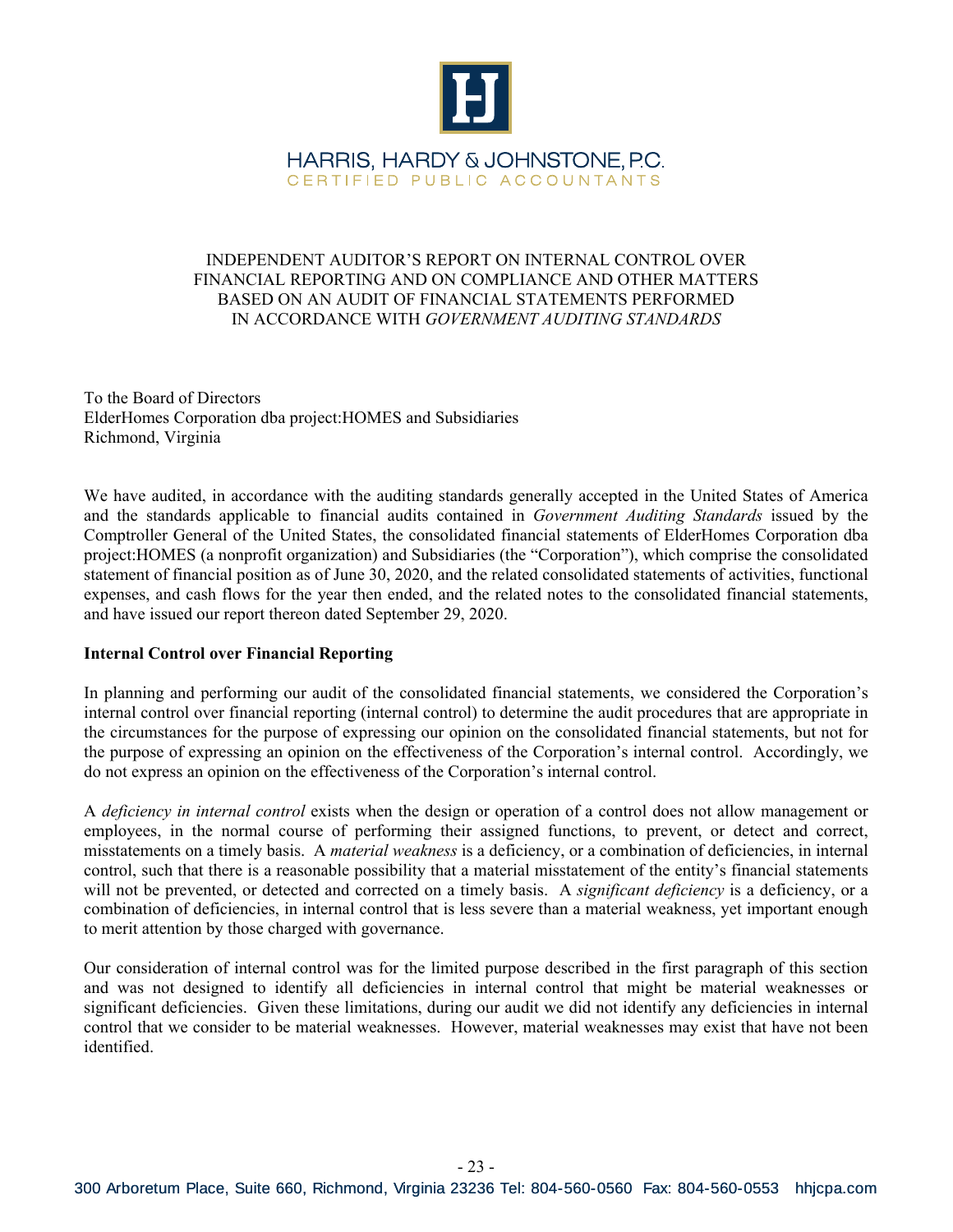### **Compliance and Other Matters**

As part of obtaining reasonable assurance about whether the Corporation's consolidated financial statements are free from material misstatement, we performed tests of its compliance with certain provisions of laws, regulations, contracts, and grant agreements, noncompliance with which could have a direct and material effect on the determination of financial statement amounts. However, providing an opinion on compliance with those provisions was not an objective of our audit, and accordingly, we do not express such an opinion. The results of our tests disclosed no instances of noncompliance or other matters that are required to be reported under *Government Auditing Standards*.

### **Purpose of this Report**

The purpose of this report is solely to describe the scope of our testing of internal control and compliance and the results of that testing, and not to provide an opinion on the effectiveness of the Corporation's internal control or on compliance. This report is an integral part of an audit performed in accordance with *Government Auditing Standards* in considering the Corporation's internal control and compliance. Accordingly, this communication is not suitable for any other purpose.

Harris, Hardy ; Johnstone, P.C.

Richmond, Virginia September 29, 2020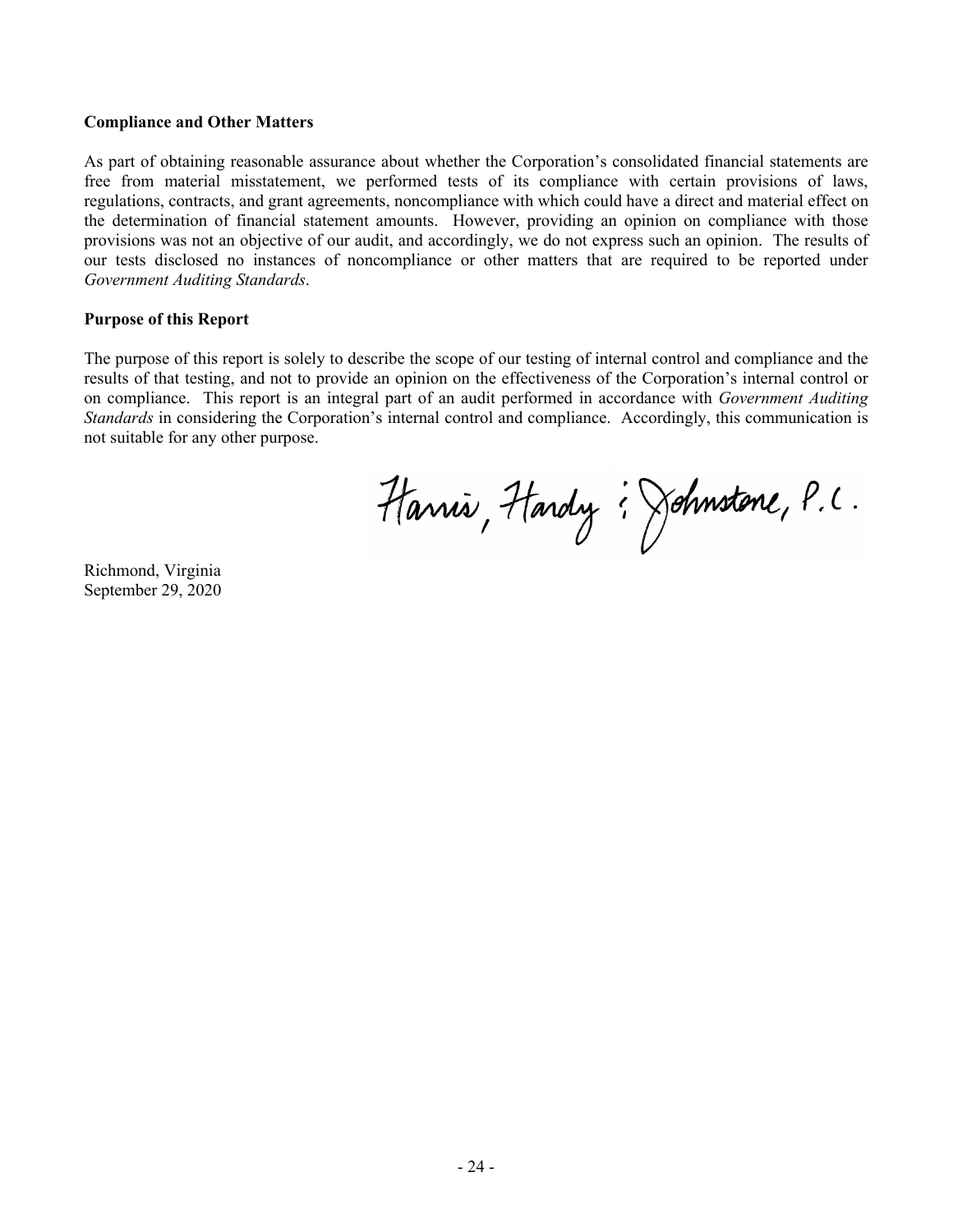

### INDEPENDENT AUDITOR'S REPORT ON COMPLIANCE FOR EACH MAJOR PROGRAM AND ON INTERNAL CONTROL OVER COMPLIANCE REQUIRED BY THE UNIFORM GUIDANCE

To the Board of Directors ElderHomes Corporation dba project:HOMES and Subsidiaries Richmond, Virginia

### **Report on Compliance for Each Major Federal Program**

We have audited ElderHomes Corporation dba project:HOMES (a nonprofit organization) and Subsidiaries' (the "Corporation") compliance with the types of compliance requirements described in the *OMB Compliance Supplement* that could have a direct and material effect on each of the Corporation's major federal programs for the year ended June 30, 2020. The Corporation's major federal programs are identified in the summary of auditor's results section of the accompanying consolidated schedule of findings and questioned costs.

### *Management's Responsibility*

Management is responsible for compliance with the requirements of laws, regulations, contracts, and grants applicable to its federal programs.

### *Auditor's Responsibility*

Our responsibility is to express an opinion on compliance for each of the Corporation's major federal programs based on our audit of the types of compliance requirements referred to above. We conducted our audit of compliance in accordance with auditing standards generally accepted in the United States of America; the standards applicable to financial audits contained in *Government Auditing Standards*, issued by the Comptroller General of the United States; and the audit requirements of Title 2 U.S. *Code of Federal Regulations* (CFR) Part 200, *Uniform Administrative Requirements, Cost Principles, and Audit Requirements for Federal Awards*  (Uniform Guidance). Those standards and The Uniform Guidance require that we plan and perform the audit to obtain reasonable assurance about whether noncompliance with the types of compliance requirements referred to above that could have a direct and material effect on a major federal program occurred. An audit includes examining, on a test basis, evidence about the Corporation's compliance with those requirements and performing such other procedures as we considered necessary in the circumstances.

We believe that our audits provide a reasonable basis for our opinion on compliance for each major federal program. However, our audit does not provide a legal determination of the Corporation's compliance.

### *Opinion on Each Major Federal Program*

In our opinion, the Corporation complied, in all material respects, with the types of compliance requirements referred to above that could have a direct and material effect on each of its major federal programs for the year ended June 30, 2020.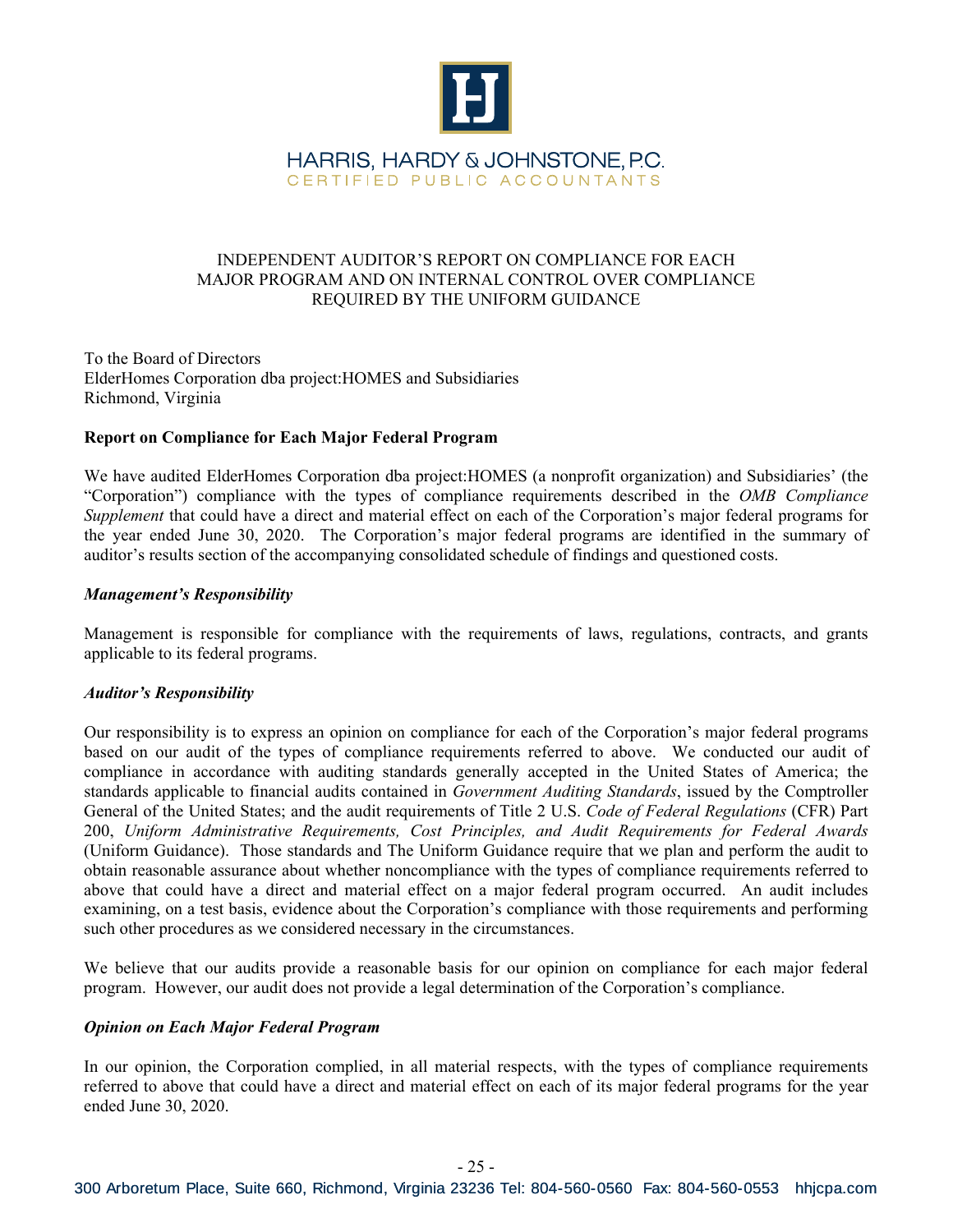### **Report on Internal Control over Compliance**

Management of the Corporation is responsible for establishing and maintaining effective internal control over compliance with the types of compliance requirements referred to above. In planning and performing our audits of compliance, we considered the Corporation's internal control over compliance with the types of requirements that could have a direct and material effect on each major federal program to determine the auditing procedures that are appropriate in the circumstances for the purpose of expressing an opinion on compliance for each major federal program and to test and report on internal control over compliance in accordance with The Uniform Guidance, but not for the purpose of expressing an opinion on the effectiveness of internal control over compliance. Accordingly, we do not express an opinion on the effectiveness of the Corporation's internal control over compliance.

A *deficiency in internal control over compliance* exists when the design or operation of a control over compliance does not allow management or employees, in the normal course of performing their assigned functions, to prevent, or detect and correct, noncompliance with a type of compliance requirement of a federal program on a timely basis. A *material weakness in internal control over compliance* is a deficiency, or combination of deficiencies, in internal control over compliance, such that there is a reasonable possibility that material noncompliance with a type of compliance requirement of a federal program will not be prevented, or detected and corrected, on a timely basis. A *significant deficiency in internal control over compliance* is a deficiency, or a combination of deficiencies, in internal control over compliance with a type of compliance requirement of a federal program that is less severe than a material weakness in internal control over compliance, yet important enough to merit attention by those charged with governance.

Our consideration of internal control over compliance was for the limited purpose described in the first paragraph of this section and was not designed to identify all deficiencies in internal control over compliance that might be material weaknesses or significant deficiencies. We did not identify any deficiencies in internal control over compliance that we consider to be material weaknesses. However, material weaknesses may exist that have not been identified.

The purpose of this report on internal control over compliance is solely to describe the scope of our testing of internal control over compliance and the results of that testing based on the requirements of The Uniform Guidance. Accordingly, this report is not suitable for any other purpose.

Harris, Hardy : Johnstone, P.C.

Richmond, Virginia September 29, 2020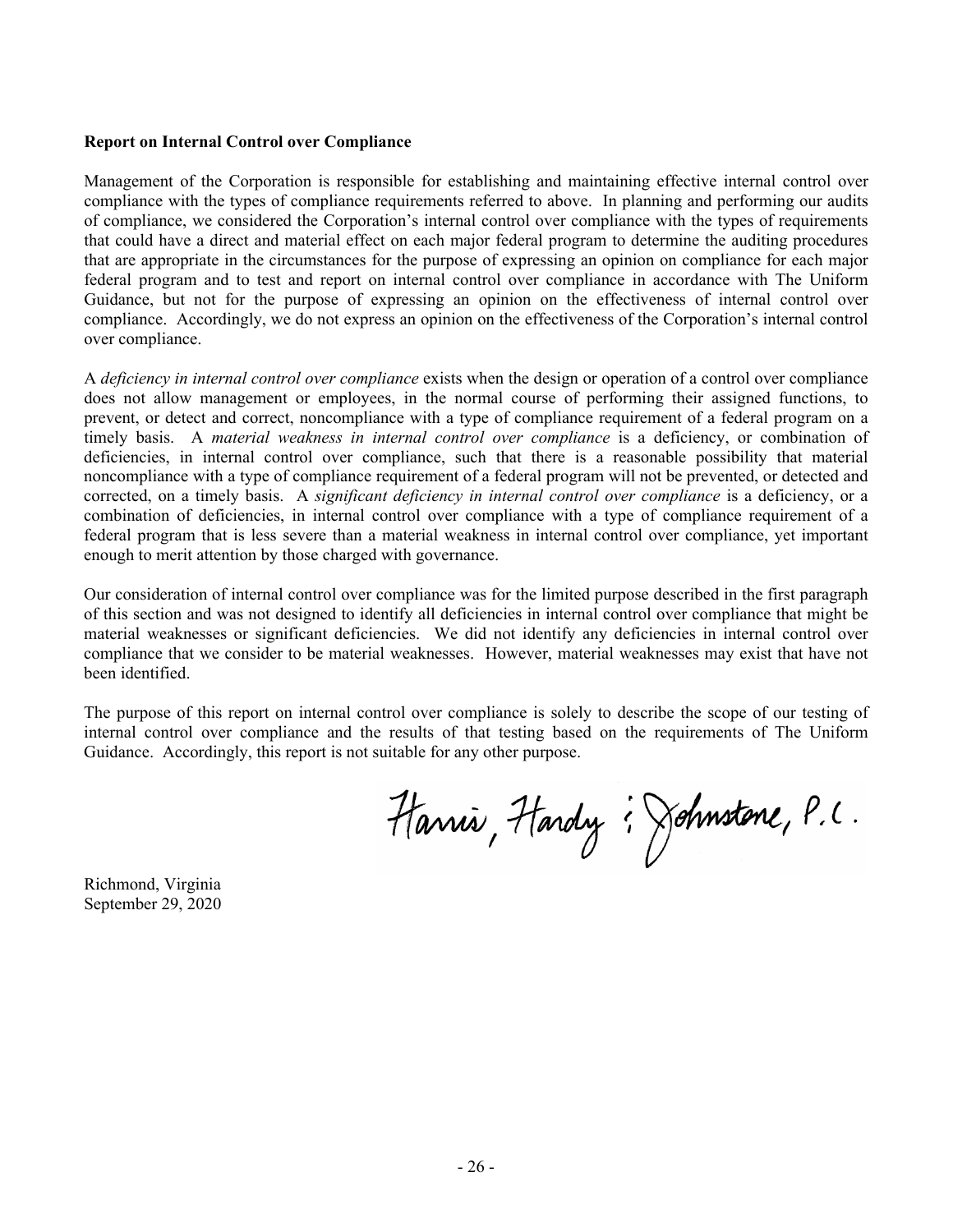# ELDERHOMES CORPORATION dba project:HOMES AND SUBSIDIARIES YEAR ENDED JUNE 30, 2020 SUPPLEMENTAL CONSOLIDATED SCHEDULE OF EXPENDITURES OF FEDERAL AND OTHER AWARDS

|                          |                                           | Federal     |                                                                                               |
|--------------------------|-------------------------------------------|-------------|-----------------------------------------------------------------------------------------------|
|                          |                                           | <b>CFDA</b> |                                                                                               |
| <b>Grant Source</b>      | <b>Grant Name</b>                         | Number      | Pass-Through Entity                                                                           |
| Department of Health and |                                           |             |                                                                                               |
| <b>Human Services</b>    | <b>LIHEAP</b>                             | 93.568      | <b>VDHCD</b>                                                                                  |
| Department of Energy     | Weatherization                            | 81.042      | <b>VDHCD</b>                                                                                  |
|                          | <b>State Energy Program</b>               | 81.041      | Virginia Department of<br>Mines, Minerals and<br><b>Energy - Southeast Energy</b><br>Alliance |
| Department of Housing    |                                           |             |                                                                                               |
| and Urban Development    | Residential Rehabilitation                | 14.218      | County of Henrico                                                                             |
|                          | Residential Rehabilitation                | 14.218      | City of Richmond                                                                              |
|                          | Residential Rehabilitation                | 14.218      | City of Colonial Heights                                                                      |
|                          | Residential Rehabilitation                | 14.218      | City of Petersburg                                                                            |
|                          | Rehabilitation                            | 14.218      | City of Hopewell                                                                              |
|                          | Residential Rehabilitation                | 14.218      | County of Chesterfield                                                                        |
|                          | Residential Rehabilitation                | 14.239      | City of Richmond                                                                              |
|                          | Residential Rehabilitation                | 14.239      | <b>VDHCD</b>                                                                                  |
|                          | Residential Rehabilitation                | 14.239      | County of Henrico                                                                             |
|                          | Comprehensive Housing                     |             |                                                                                               |
|                          | Rehabilitation                            | 14.239      | County of Chesterfield                                                                        |
|                          |                                           |             | Local Initiative Support                                                                      |
|                          | Capacity Building                         | 14.252      | Corporation                                                                                   |
|                          | Lead Remediation                          | 14.900      | City of Richmond                                                                              |
|                          | Lead Remediation                          | 14.900      | County of Chesterfield                                                                        |
| Other                    | <b>General Funds</b>                      | N/A         | State of Virginia                                                                             |
|                          | <b>Richmond Metrocare</b>                 | N/A         | City of Richmond                                                                              |
|                          | <b>Bon Secours</b>                        | N/A         | <b>Bon Secours</b>                                                                            |
|                          | Volunteer Services Program contributions: |             |                                                                                               |
|                          | Foundations                               | N/A         |                                                                                               |
|                          | Corporations                              | N/A         |                                                                                               |
|                          | Individuals and churches                  | N/A         |                                                                                               |
|                          | <b>LIHEAP</b>                             | N/A         |                                                                                               |
|                          | <b>Richmond Regional Energy</b>           |             |                                                                                               |
|                          | Alliance                                  | N/A         |                                                                                               |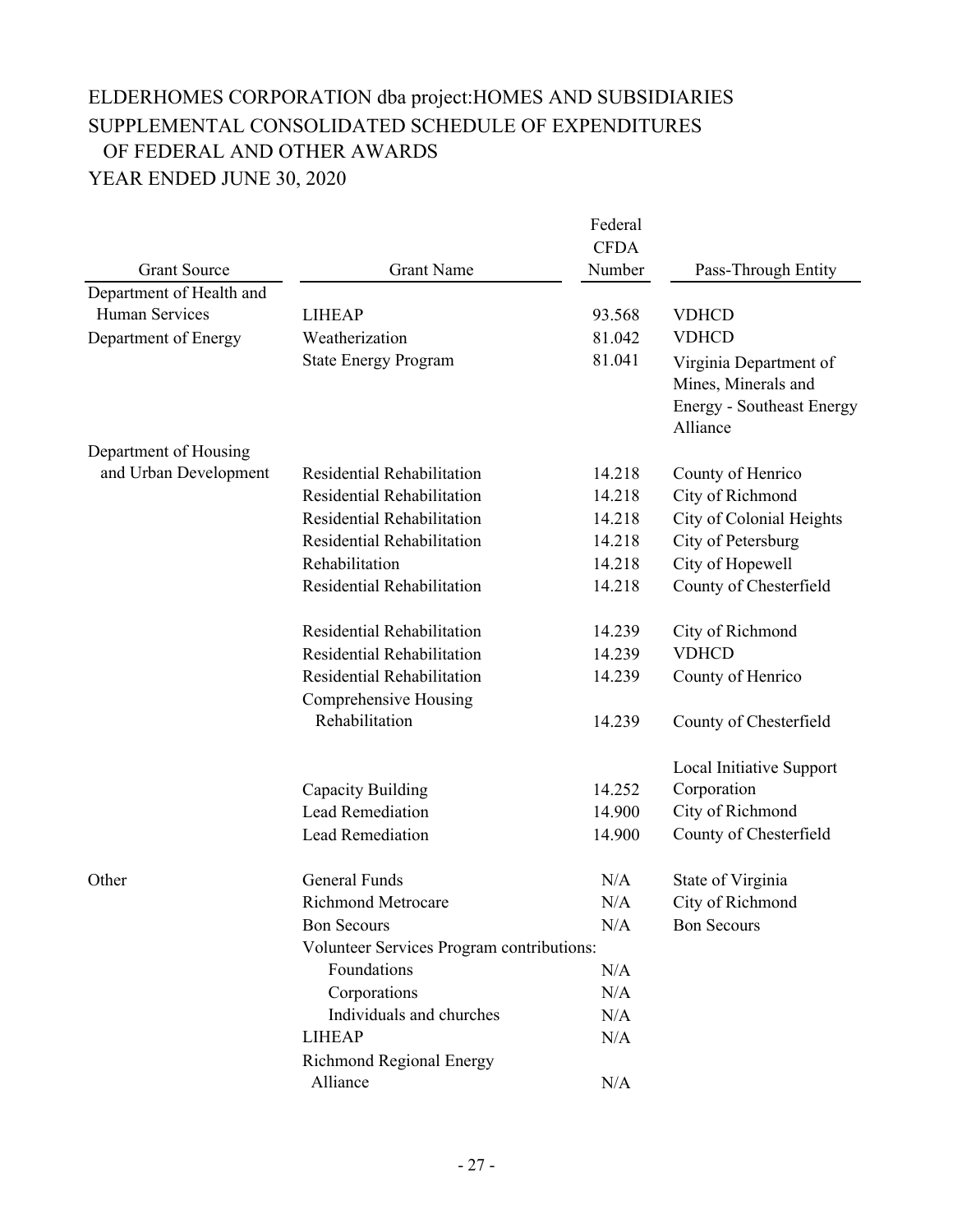| Net Assets          |         | Awards Received      |                           |         |                        |                      | Net Assets<br>With                                                    |         |                           |               |
|---------------------|---------|----------------------|---------------------------|---------|------------------------|----------------------|-----------------------------------------------------------------------|---------|---------------------------|---------------|
| With<br>Restriction |         |                      | Revenues                  | State/  | Expenditures<br>State/ |                      | Restriction                                                           |         |                           |               |
| July 1, 2019        |         | Federal              |                           | Local   |                        | Federal              |                                                                       | Local   |                           | June 30, 2020 |
|                     |         |                      |                           |         |                        |                      |                                                                       |         |                           |               |
| $\mathbb S$         |         | \$<br>1,764,699      | $\boldsymbol{\mathsf{S}}$ |         | \$                     | 1,764,699            | $\boldsymbol{\$}$                                                     |         | $\mathsf{\$}$             |               |
|                     |         | 766,904              |                           |         |                        | 766,904              |                                                                       |         |                           |               |
|                     | 4,615   |                      |                           |         |                        | 4,615                |                                                                       |         |                           |               |
|                     |         |                      |                           |         |                        |                      |                                                                       |         |                           |               |
|                     |         | 502,496              |                           |         |                        | 502,496              |                                                                       |         |                           |               |
|                     |         | 840,431              |                           |         |                        | 840,431              |                                                                       |         |                           |               |
|                     |         | 71,989               |                           |         |                        | 71,989               |                                                                       |         |                           |               |
|                     |         | 119,270              |                           |         |                        | 119,270              |                                                                       |         |                           |               |
|                     |         | 62,070               |                           |         |                        | 62,070               |                                                                       |         |                           |               |
|                     |         | 331,979              |                           |         |                        | 331,979              |                                                                       |         |                           |               |
|                     |         | 1,928,235<br>643,440 |                           |         |                        | 1,928,235<br>643,440 |                                                                       |         |                           |               |
|                     |         | 214,758              |                           |         |                        | 214,758              |                                                                       |         |                           |               |
|                     |         | 688,885              |                           |         |                        | 688,885              |                                                                       |         |                           |               |
|                     |         |                      |                           |         |                        |                      |                                                                       |         |                           |               |
|                     |         | 427,202              |                           |         |                        | 427,202              |                                                                       |         |                           |               |
|                     |         | 1,974,285            |                           |         |                        | 1,974,285            |                                                                       |         |                           |               |
|                     |         |                      |                           |         |                        |                      |                                                                       |         |                           |               |
|                     |         | 30,000               |                           |         |                        | 30,000               |                                                                       |         |                           |               |
|                     |         | 645,022              |                           |         |                        | 645,022              |                                                                       |         |                           |               |
|                     |         | 27,550               |                           |         |                        | 27,550               |                                                                       |         |                           |               |
|                     |         | 672,572              |                           | 22,410  |                        | 672,572              |                                                                       | 22,410  |                           |               |
|                     |         |                      |                           | 17,767  |                        |                      |                                                                       | 11,452  |                           | 6,315         |
|                     |         |                      |                           | 11,110  |                        |                      |                                                                       | 11,110  |                           |               |
|                     |         |                      |                           |         |                        |                      |                                                                       |         |                           |               |
|                     | 310,983 |                      |                           | 155,650 |                        |                      |                                                                       | 122,370 |                           | 344,263       |
|                     |         |                      |                           | 222,250 |                        |                      |                                                                       | 222,250 |                           |               |
|                     |         |                      |                           | 76,453  |                        |                      |                                                                       | 76,453  |                           |               |
|                     |         |                      |                           | 38,900  |                        |                      |                                                                       | 38,900  |                           |               |
|                     | 31,101  |                      |                           | (9,879) |                        |                      |                                                                       | 21,222  |                           |               |
| $\mathbb S$         | 346,699 | \$<br>7,136,695      | $\mathbb{S}$              | 534,661 | $\mathbb S$            | 7,141,310            | $\mathbb{S}% _{t}\left( t\right) \equiv\mathbb{S}_{t}\left( t\right)$ | 526,167 | $\boldsymbol{\mathsf{S}}$ | 350,578       |